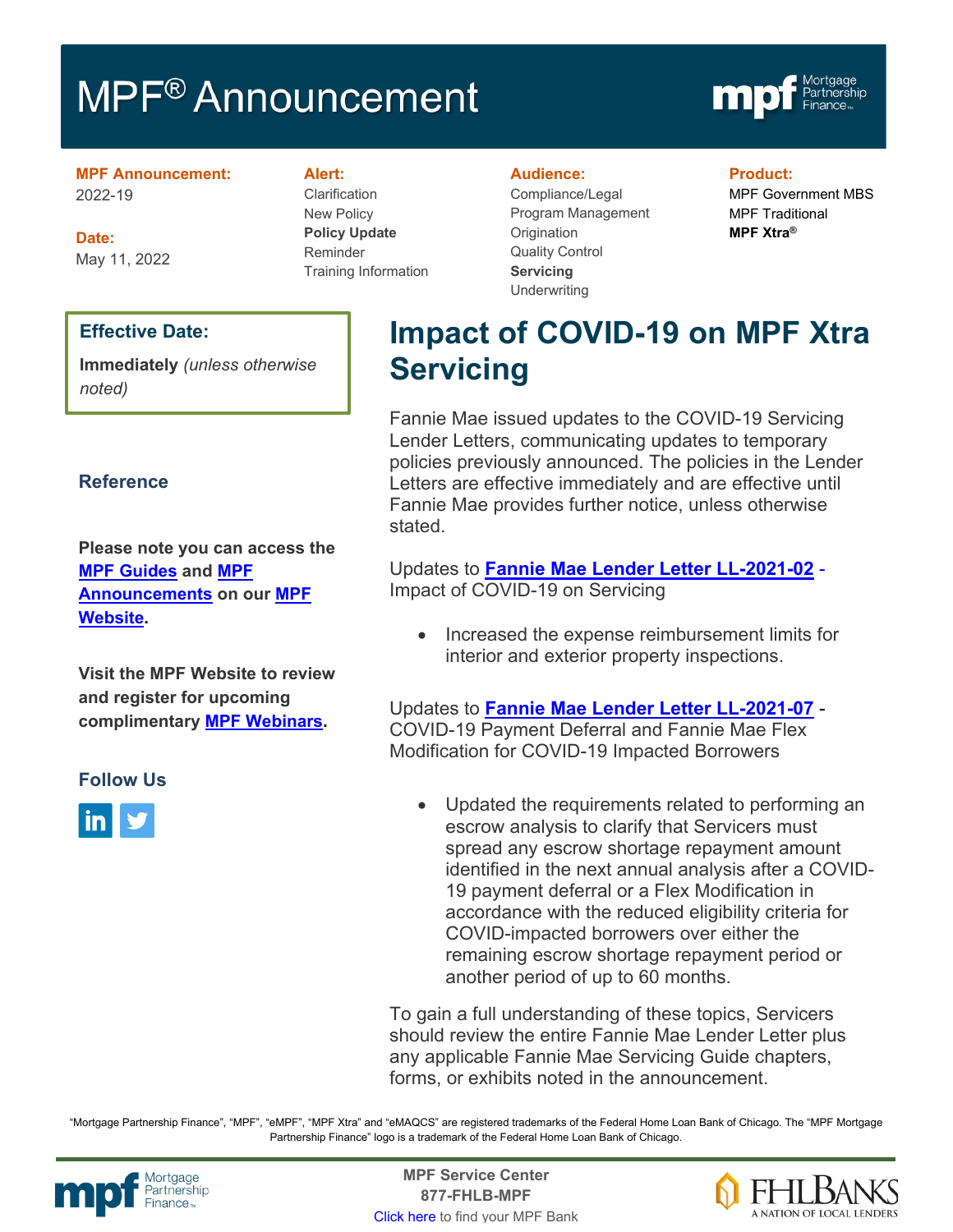

# **Lender Letter (LL-2021-02) Updated: May 4, 2022**

# **To: All Fannie Mae Single-Family Servicers Impact of COVID-19 on Servicing**

This Lender Letter contains the policies previously published i[n LL-2020-02](https://singlefamily.fanniemae.com/media/document/pdf/lender-letter-ll-2020-02-impact-covid-19-servicing) on Dec. 9, 2020, with the changes noted below and in the [Change Control Log. A](#page-8-0)s we continue to monitor the COVID-19 pandemic and collaborate with the Federal Housing Finance Agency (FHFA) and Freddie Mac (as applicable) on COVID-19 related servicing policies, we will update and republish this Lender Letter as necessary. The policies in this Lender Letter are effective immediately and until Fannie Mae provides further notice, unless otherwise stated.

May 4, 2022

**• Increasing our expense reimbursement limits for interior and exterior property inspections.** 

#### **Impact ofthe Homeowner Assistance Fund on Foreclosure-Related Activities Apr. 6, 2022**

To allow a borrower that has experienced a COVID-19 related hardship time to obtain assistance offered through the Homeowner Assistance Fund (HAF) program, the servicer must delay initiating any judicial or non-judicial foreclosure process, moving for a foreclosure judgment or order of sale, or executing a foreclosure sale up to 60 days if

- the servicer receives notification from a mortgage assistance fund program provider participating in the HAF program, such as a housing finance agency or other designee, that the borrower has applied for mortgage assistance;
- the servicer
	- o has sufficient time to delay initiation of the foreclosure process or moving for a foreclosure judgment or order of sale; or
	- o in the case of a foreclosure sale, is notified at least 7 days before the sale; and
- any foreclosure trial or execution of a foreclosure sale can be delayed without dismissal of the action.

If the servicer determines that it did not have sufficient time to delay initiation of the foreclosure process or moving for a foreclosure judgment or order of sale, the servicer must document in the loan file why it was unable to delay the action and make any supporting documentation available to Fannie Mae upon request.

If the approved funds do not fully reinstate the mortgage loan, the servicer must attempt to contact the borrower to achieve quality right party contact (QRPC) in accordance with *Servicing Guide Chapter D2-2, Requirements for Contacting a Borrower* to resolve the remaining delinquency.

The servicer must obtain Fannie Mae's prior approval to suspend foreclosure-related activities beyond 60 days by submitting a request to the Loss Mitigation Mailbox at Loss Mitigation@fanniemae.com.

Also see *Servicing Guide* [D2-3.1-05,](https://servicing-guide.fanniemae.com/THE-SERVICING-GUIDE/Part-D-Providing-Solutions-to-a-Borrower/Subpart-D2-Assisting-a-Borrower-Who-is-Facing-Default-or/Chapter-D2-3-Fannie-Mae-s-Home-Retention-and-Liquidation/Section-D2-3-1-Preparing-to-Implement-a-Home-Reten/D2-3-1-05-Interacting-with-Mortgage-Assistance-Fund-Program/1042394981/D2-3-1-05-Interacting-with-Mortgage-Assistance-Fund-Program-Providers-07-14-2021.htm?SearchType=sf) Interacting with Mortgage Assistance Fund Program Providers for additional information.

#### **Mortgage Insurance Termination**

When verifying an acceptable payment record for a borrower that has had a financial hardship related to COVID-19 in which the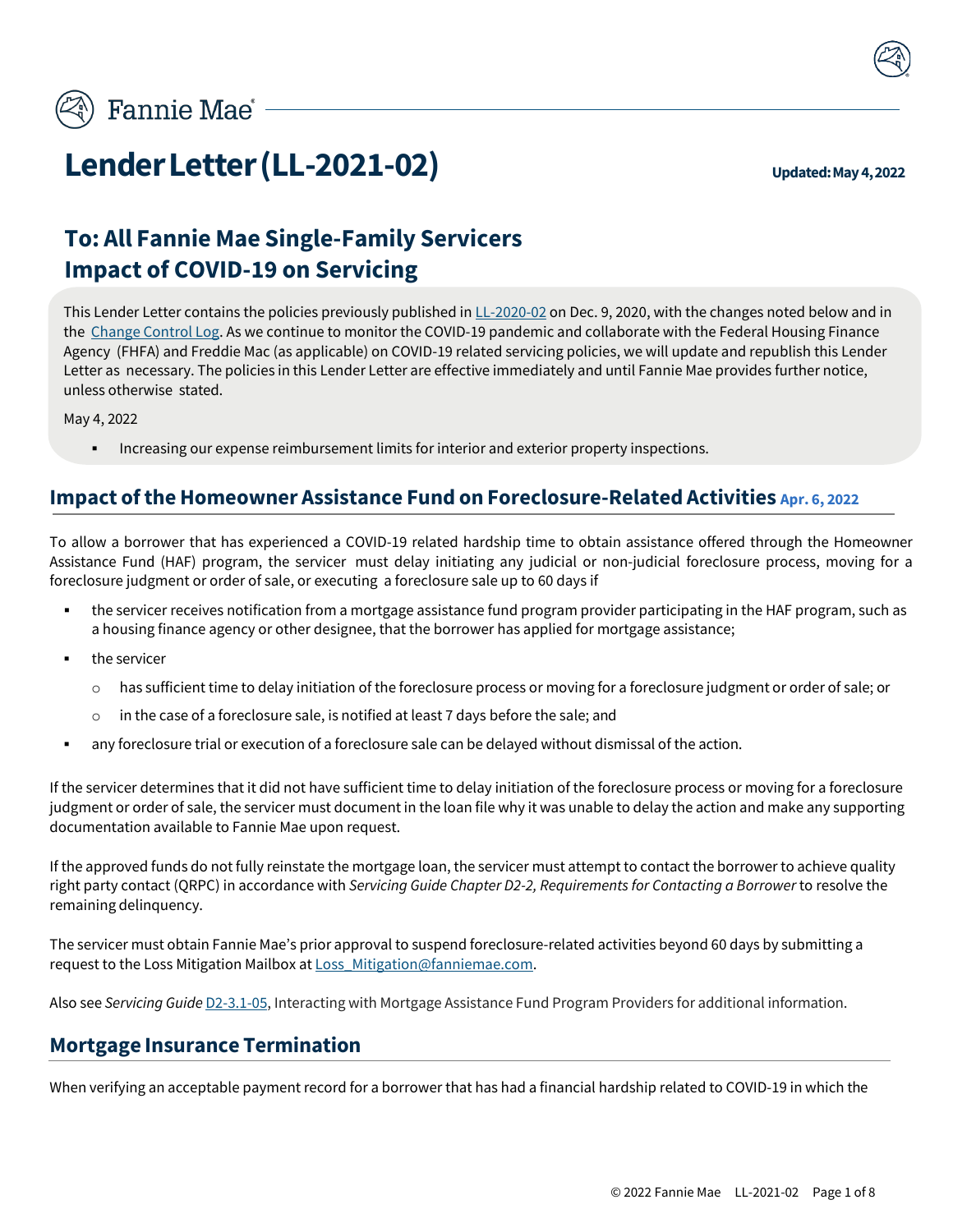

servicer provided

- a COVID-19 related forbearance plan, repayment plan, or Trial Period Plan and the borrower complied with the terms of such plan;
- a payment deferral; or
- a COVID-19 payment deferral and the borrower made three consecutive monthly payments following completion of the payment deferral,

the servicer must not consider any payment that is 30 or more days past due in the last 12 months, or 60 or more days past due in the last 24 months that is attributable to the COVID-19 financial hardship. The mortgage loan must be current when the termination is requested, which means the mortgage loan payment for the month preceding the date of the termination request was paid.

NOTE: These requirements apply when reviewing the borrower's request for termination of conventional MI based on either *original or current value of the property.*

#### **Disbursing insurance loss proceeds**

In response to servicer inquiries and in an effort to repair properties that experience an insured loss event as expeditiously as possible, we are updating our requirements for determining the mortgage loan status for disbursing insurance loss proceeds for a borrower impacted by COVID-19. The servicer must consider the loan to be current or less than 31 days delinquent for purposes of disbursing insurance loss proceeds if

- the borrower experienced a COVID-19 related hardship;
- the mortgage loan was current or less than two months delinquent as of Mar. 1, 2020, the effective date of the National Emergency declaration related to COVID-19; and
- at the time of the loss event, the borrower is performing on a COVID-19 related forbearance plan, repayment plan, or Trial Period Plan.

The servicer must otherwise disburse the proceeds in accordance with *Servicing Guide* [B-5-01,](https://servicing-guide.fanniemae.com/THE-SERVICING-GUIDE/Part-B-Escrow-Taxes-Assessments-and-Insurance/Chapter-B-5-Property-and-Flood-Insurance-Loss-Events/B-5-01-Insured-Loss-Events/1040963581/B-5-01-Insured-Loss-Events-04-10-2019.htm?SearchType=sf) Insured Loss Events.

The servicer must document in the mortgage loan servicing file the date that the COVID related hardship began and the date of the insured loss event.

# **Impact of COVID-19 on Fannie Mae Home Affordable Modification Program "Pay for Performance" incentives**

In LL-2021-07, *[COVID-19 Payment Deferral and Fannie Mae Flex Modification for COVID-19 Impacted Borrowers](https://singlefamily.fanniemae.com/media/document/pdf/lender-letter-ll-2021-07-covid-19-payment-deferral)*, we clarified that if the mortgage loan was previously modified pursuant to a Home Affordable Modification Program (HAMP) modification under which the borrower remains in "good standing," then the borrower will not lose any "pay for performance" incentives if the borrower was on a COVID-19 related forbearance plan or had a COVID-19 related hardship immediately preceding the COVID-19 payment deferral. We are clarifying that, additionally, the borrower will not lose any future HAMP "pay for performance" incentives if the borrower

- **EXED** immediately reinstates the mortgage loan upon expiration of the COVID-19 related forbearance plan, or
- transitions directly from a COVID-19 related forbearance plan to a repayment plan.

## **Modifying seller/servicerfinancial liquidity requirements for mortgage loans in forbearance**

In response to the national emergency, we are announcing a temporary modification of the non-depository seller/servicer minimum liquidity requirement for seriously delinquent (SDQ) mortgage loans. The changes indicated below were implemented beginning with the financial quarter ending Jun. 30, 2020.

As stated in *Selling Guide* [A4-1-01,](https://selling-guide.fanniemae.com/Selling-Guide/Doing-Business-with-Fannie-Mae/Subpart-A4-Maintaining-Seller-Servicer-Eligibility/Chapter-A4-1-Maintaining-Seller-Servicer-Eligibility/1645977731/A4-1-01-Maintaining-Seller-Servicer-Eligibility-11-03-2021.htm?SearchType=sf) Maintaining Seller/Servicer Eligibility, the minimum liquidity requirement is equal to 0.035% of the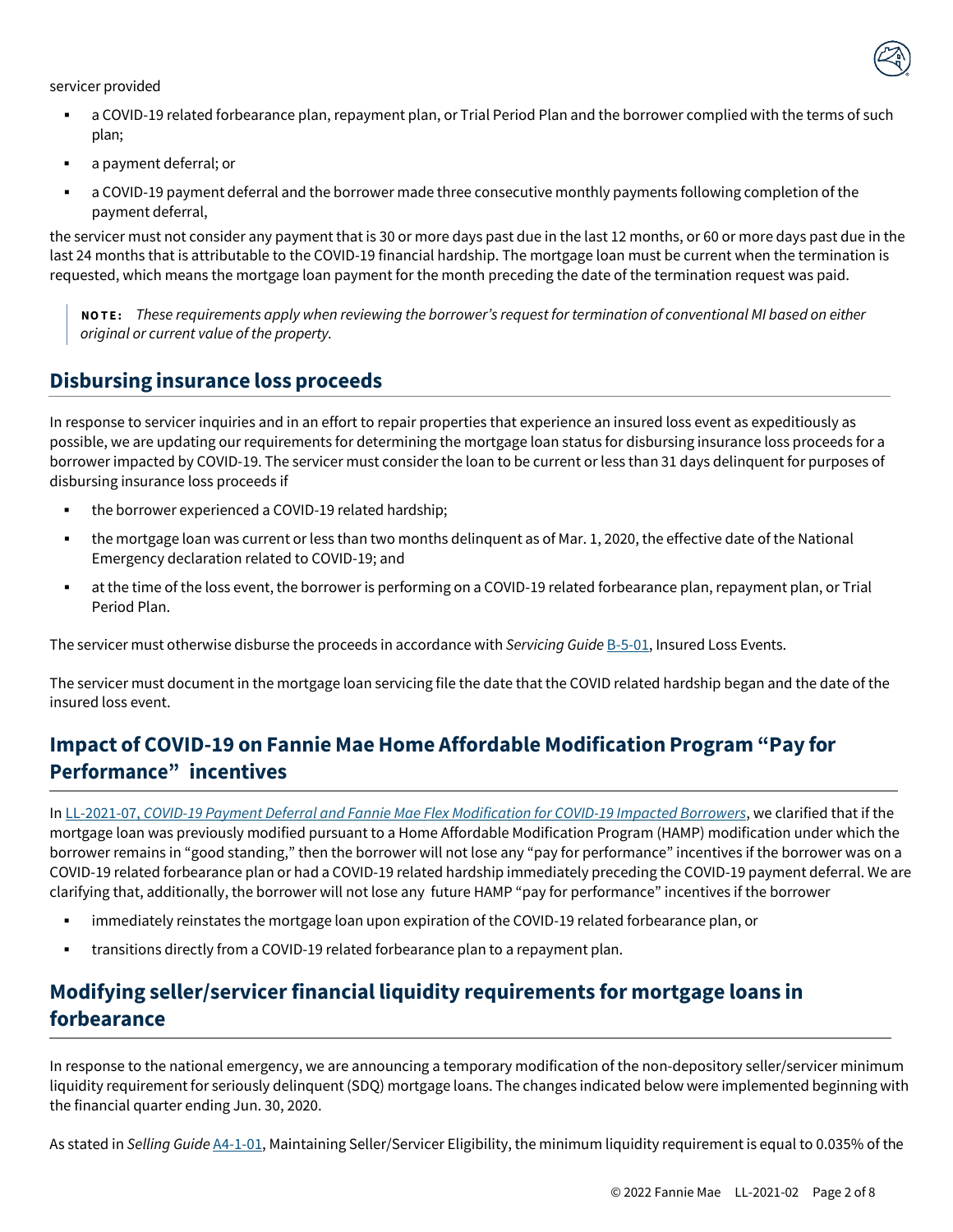unpaid principal balance (UPB) of mortgage loans serviced by a non-depository seller/servicer for Fannie Mae, Freddie Mac, and Ginnie Mae if the Agency SDQ rate is 6% or less. If the Agency SDQ rate is above 6%, the seller/servicer must also maintain at least an SDQ add-on of 2% of the UPB of Agency SDQ rate over 6%.

Under the existing seller/servicer eligibility requirements, the Agency SDQ Rate is defined as 100 multiplied by (the UPB of mortgage loans 90 days or more delinquent or in foreclosure for Fannie Mae, Freddie Mac, and Ginnie Mae/Total UPB of mortgage loans serviced for Fannie Mae, Freddie Mac, and Ginnie Mae). Beginning with the financial quarter ending Jun. 30, 2020, the Agency SDQ Rate will include an adjustment for mortgage loans in a COVID-19 related forbearance plan that are 90 days or more delinquent and were current at the inception of the COVID-19 related forbearance plan. The UPB of such mortgage loans shall be multiplied by .30 and added to the UPB for SDQ mortgage loans for the purposes of determining the numerator in the calculation of the Agency SDQ Rate. Refer to th[e Appendix](#page-6-0) link for examples.

When the COVID-19 related forbearance period ends for a mortgage loan, the mortgage loan's status will become subject to, by the end of the quarter following the end of the COVID-19 related forbearance period, the minimum financial seller/servicer eligibility requirements in place at that time.

To accommodate these changes, the Mortgage Bankers Financial Reporting Form (MBFRF Form [1002\)](https://singlefamily.fanniemae.com/form-1002-mortgage-bankers-financial-reporting-form) was modified to capture forbearance activity.

## **Reclassification of MBS mortgage loans**

The Amended and Restated 2007 Single-Family Master Trust Agreement (the "2007 Trust Agreement") applies to MBS mortgage loans with pool issue dates on or after Jun. 1, 2007 through Dec. 1, 2008. As described in *Servicing Guide* [F-1-25, R](https://servicing-guide.fanniemae.com/THE-SERVICING-GUIDE/Part-F-Servicing-Guide-Procedures-Exhibits-Quick-Referen/Chapter-F-1-Servicing-Guide-Procedures/F-1-25-Reclassifying-or-Voluntary-Repurchasing-an-MBS/1045438991/F-1-25-Reclassifying-or-Voluntary-Repurchasing-an-MBS-Mortgage-Loan-01-20-2021.htm?searchtype=sf)eclassifying or Voluntary Repurchasing an MBS Mortgage Loan, and in accordance with the 2007 Trust Agreement, we remove such mortgage loans from the MBS pool after the sixth consecutive month of continuing forbearance. Selection for reclassification is based on the servicer's monthly delinquency status reporting to Fannie Mae.

In response to the CARES Act, we are updating our reclassification process for mortgage loans in these MBS pools when a borrower impacted by COVID-19 is provided a forbearance plan. Such mortgage loans will not be removed from the MBS pool for the duration of the forbearance plan under the CARES Act, in accordance with the 2007 Trust Agreement, which permits mortgage loans to remain in trust longer than six consecutive months when the forbearance plan is required by applicable law.

These changes became effective with the Jun. 2020 monthly delinquency status reporting cycle and will apply when the servicer reports delinquency status code 09 (Forbearance) and reason for delinquency code 022 (Energy-Environment Costs), as reassigned pursuant to this Lender Letter for reporting a hardship associated with COVID-19.

## **Complying with law**

Servicers are reminded that in accordance with *Servicing Guide* [A2-1-08,](https://servicing-guide.fanniemae.com/THE-SERVICING-GUIDE/Part-A-Doing-Business-with-Fannie-Mae/Subpart-A2-Getting-Started-with-Fannie-Mae/Chapter-A2-1-Servicer-Duties-and-Responsibilities/A2-1-08-Compliance-with-Requirements-and-Laws/1581708041/A2-1-08-Compliance-with-Requirements-and-Laws-02-14-2018.htm?searchtype=sf) Compliance with Requirements and Laws, they must comply with applicable law even where a provision of the *Servicing Guide* may conflict with applicable law.

# **Attempting to establish quality right party contact**

As described in *Servicing Guide* [D2-2-01, A](https://servicing-guide.fanniemae.com/THE-SERVICING-GUIDE/Part-D-Providing-Solutions-to-a-Borrower/Subpart-D2-Assisting-a-Borrower-Who-is-Facing-Default-or/Chapter-D2-2-Requirements-for-Contacting-a-Borrower/D2-2-01-Achieving-Quality-Right-Party-Contact-with-a/1042801491/D2-2-01-Achieving-Quality-Right-Party-Contact-with-a-Borrower-11-14-2018.htm?searchtype=sf)chieving Quality Right Party Contact with a Borrower, QRPC is a uniform standard for communicating with the borrower, co-borrower, or a trusted advisor (collectively referred to as "borrower") about resolution of the mortgage loan delinquency. We reaffirm the applicability of QRPC when working with a borrower impacted by COVID-19 to ensure the servicer understands the borrower's circumstances and determines the best possible workout option for resolving the borrower's delinquency. In the event that the servicer is unable to achieve full QRPC and offers a forbearance plan to a borrower impacted by COVID-19 in compliance with applicable law, the servicer is considered to be in compliance with our *Servicing Guide*.

In accordance with *Servicing Guide* [A4-2.1-04, E](https://servicing-guide.fanniemae.com/THE-SERVICING-GUIDE/Part-A-Doing-Business-with-Fannie-Mae/Subpart-A4-Setting-Up-Servicer-Operations/Chapter-A4-2-Requirements-for-Delinquent-Mortgage-Loans/Section-A4-2-1-Establishing-Default-Management-Strategies/A4-2-1-04-Establishing-Contact-with-the-Borrower/1581707771/A4-2-1-04-Establishing-Contact-with-the-Borrower-12-16-2015.htm?searchtype=sf)stablishing Contact with the Borrower, among other requirements, the servicer is authorized to use various outreach methods to contact the borrower as permitted by applicable law, including, but not limited to: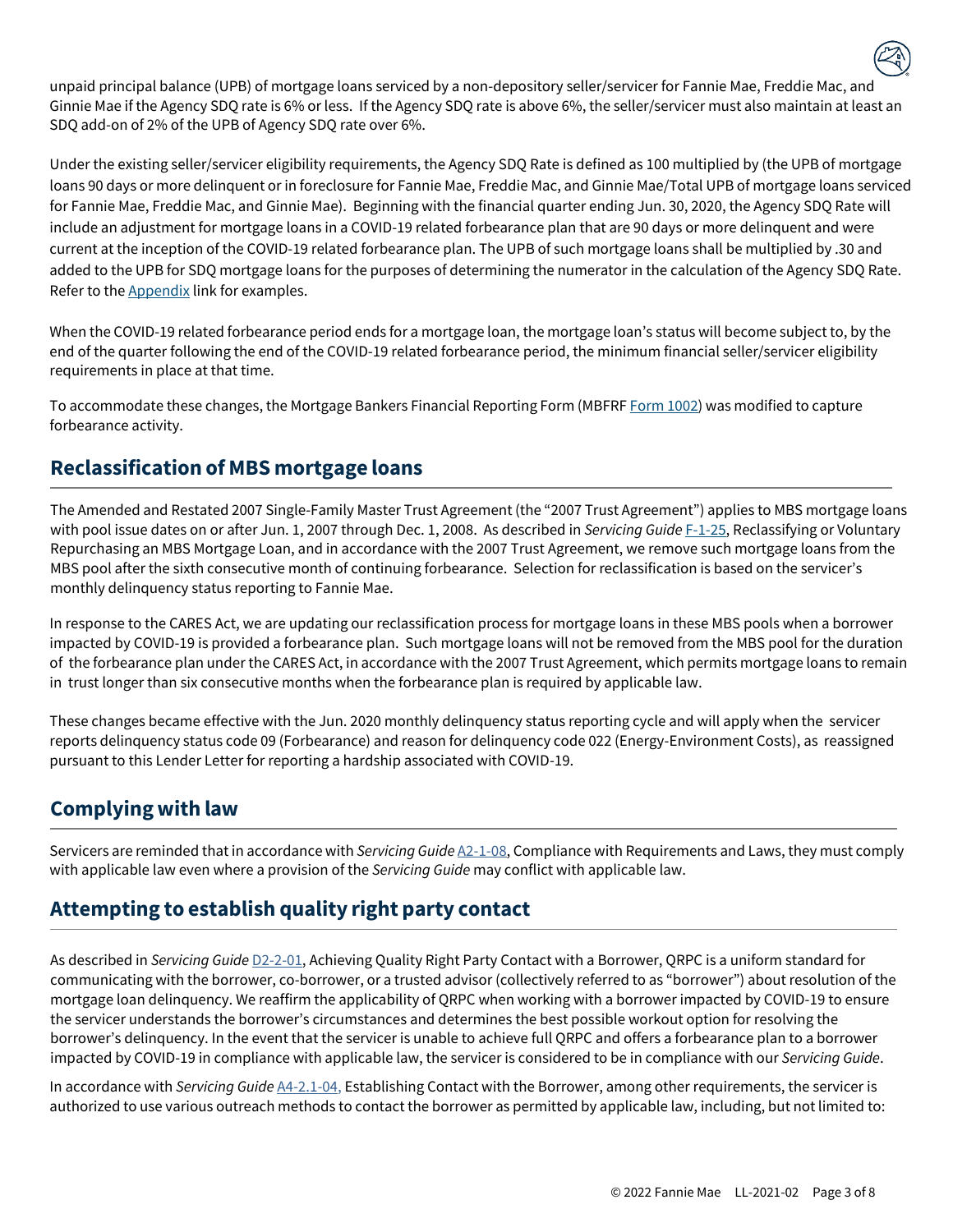- mail,
- email.
- texting, and
- voice response unit technology.

#### **Reporting a reason for delinquencycode**

The servicer must report delinquency status information to Fannie Mae through Fannie Mae's servicing solutions system in accordance with *Servicing Guide* [D2-4-01,](https://servicing-guide.fanniemae.com/THE-SERVICING-GUIDE/Part-D-Providing-Solutions-to-a-Borrower/Subpart-D2-Assisting-a-Borrower-Who-is-Facing-Default-or/Chapter-D2-4-Reporting-Delinquent-Mortgage-Loans-and/D2-4-01-Reporting-a-Delinquent-Mortgage-Loan-to-Fannie-Mae/1042591241/D2-4-01-Reporting-a-Delinquent-Mortgage-Loan-to-Fannie-Mae-06-10-2020.htm?SearchType=sf) Reporting a Delinquent Mortgage Loan to Fannie Mae and [F-1-21, R](https://servicing-guide.fanniemae.com/THE-SERVICING-GUIDE/Part-F-Servicing-Guide-Procedures-Exhibits-Quick-Referen/Chapter-F-1-Servicing-Guide-Procedures/F-1-21-Reporting-a-Delinquent-Mortgage-Loan-via-Fannie-Mae/1045413461/F-1-21-Reporting-a-Delinquent-Mortgage-Loan-via-Fannie-Mae-s-Servicing-Solutions-System-01-20-2021.htm?searchtype=sf)eporting a Delinquent Mortgage Loan via Fannie Mae's Servicing Solutions System.

In an effort to enable us to identify mortgage loans where the borrower has experienced a hardship associated with COVID-19 while not resulting in a systems impact for us or you, the servicer must report reason for delinquency code 022, Energy-Environment Costs, when reporting the delinquency status of such mortgage loans to us . If the borrower's COVID-19 related hardship remains unresolved and the borrower experiences another hardship concurrently (for example, a disaster event), the servicer must continue to report reason for delinquency code 022, Energy- Environment Costs, regardless of the reason for delinquency associated with the concurrent hardship.

For mortgage loans where the servicer would have otherwise reported reason for delinquency code 022 due to Energy-Environment Costs, the servicer must now use reason for delinquency code 007, Excessive Obligations.

#### **Property inspections and preservation Updated May 4, 2022**

As a result of the impact of COVID-19, we are temporarily providing flexibility with respect to the completion of property inspections and preservation, including:

- inspections for properties securing a delinquent mortgage loan as described in *Servicing Guide* [D2-2-10,](https://servicing-guide.fanniemae.com/THE-SERVICING-GUIDE/Part-D-Providing-Solutions-to-a-Borrower/Subpart-D2-Assisting-a-Borrower-Who-is-Facing-Default-or/Chapter-D2-2-Requirements-for-Contacting-a-Borrower/D2-2-10-Requirements-for-Performing-Property-Inspections/1042371021/D2-2-10-Requirements-for-Performing-Property-Inspections-04-10-2019.htm?searchtype=sf) Requirements for [Performing Property Inspections;](https://servicing-guide.fanniemae.com/THE-SERVICING-GUIDE/Part-D-Providing-Solutions-to-a-Borrower/Subpart-D2-Assisting-a-Borrower-Who-is-Facing-Default-or/Chapter-D2-2-Requirements-for-Contacting-a-Borrower/D2-2-10-Requirements-for-Performing-Property-Inspections/1042371021/D2-2-10-Requirements-for-Performing-Property-Inspections-04-10-2019.htm)
- inspections related to hazard loss repairs as described in *Servicing Guide* [B-5-01,](https://servicing-guide.fanniemae.com/THE-SERVICING-GUIDE/Part-B-Escrow-Taxes-Assessments-and-Insurance/Chapter-B-5-Property-and-Flood-Insurance-Loss-Events/B-5-01-Insured-Loss-Events/1040963581/B-5-01-Insured-Loss-Events-04-10-2019.htm?searchtype=sf) Insured Loss Events, and
- property preservation activities as described in *Servicing Guide* [E-3.2-12,](https://servicing-guide.fanniemae.com/THE-SERVICING-GUIDE/Part-E-Default-Related-Legal-Services-Bankruptcy-Foreclos/Chapter-E-3-Managing-Foreclosure-Proceedings/Section-E-3-2-Initiating-and-Processing-Foreclosure/E-3-2-12-Performing-Property-Preservation-During/1042630591/E-3-2-12-Performing-Property-Preservation-During-Foreclosure-Proceedings-07-12-2017.htm?searchtype=sf) Performing Property Preservation During Foreclosure Proceedings.

The following table describes when the servicer must not conduct property inspections and property preservation activities for a property securing a mortgage loan where the borrower is experiencing a hardship related to COVID-19, depending on the status of the mortgage loan at the time of the effective date of the National Emergency declaration related to COVID-19.

| If on Mar. 1, 2020, the mortgage loan was   | Then the servicer must                                              |
|---------------------------------------------|---------------------------------------------------------------------|
| current or less than 30 days delinquent and | not complete property inspections during the forbearance plan or an |
| the borrower becomes delinquent             | active post-forbearance plan workout option.                        |
| delinquent and the property was not vacant  |                                                                     |
| or abandoned                                |                                                                     |
|                                             | follow the property inspection requirements in Inspecting a         |
|                                             | Property Securing a Delinquent Mortgage Loan in Servicing Guide     |
| delinquent and the property was reported as | D2-2-10, Requirements for Performing Property Inspections and       |
| vacant or abandoned                         | property preservation requirements in Servicing Guide E-3.2-12,     |
|                                             | Performing Property Preservation During Foreclosure                 |
|                                             | Proceedings.                                                        |

NOTE: For mortgage loans that are delinguent and not on a forbearance plan, servicers must continue to follow the inspection *requirements in in Inspecting a Property Securing a Delinguent Mortgage Loan in [D2-2-10](https://servicing-guide.fanniemae.com/THE-SERVICING-GUIDE/Part-D-Providing-Solutions-to-a-Borrower/Subpart-D2-Assisting-a-Borrower-Who-is-Facing-Default-or/Chapter-D2-2-Requirements-for-Contacting-a-Borrower/D2-2-10-Requirements-for-Performing-Property-Inspections/1042371021/D2-2-10-Requirements-for-Performing-Property-Inspections-04-10-2019.htm?searchtype=sf).*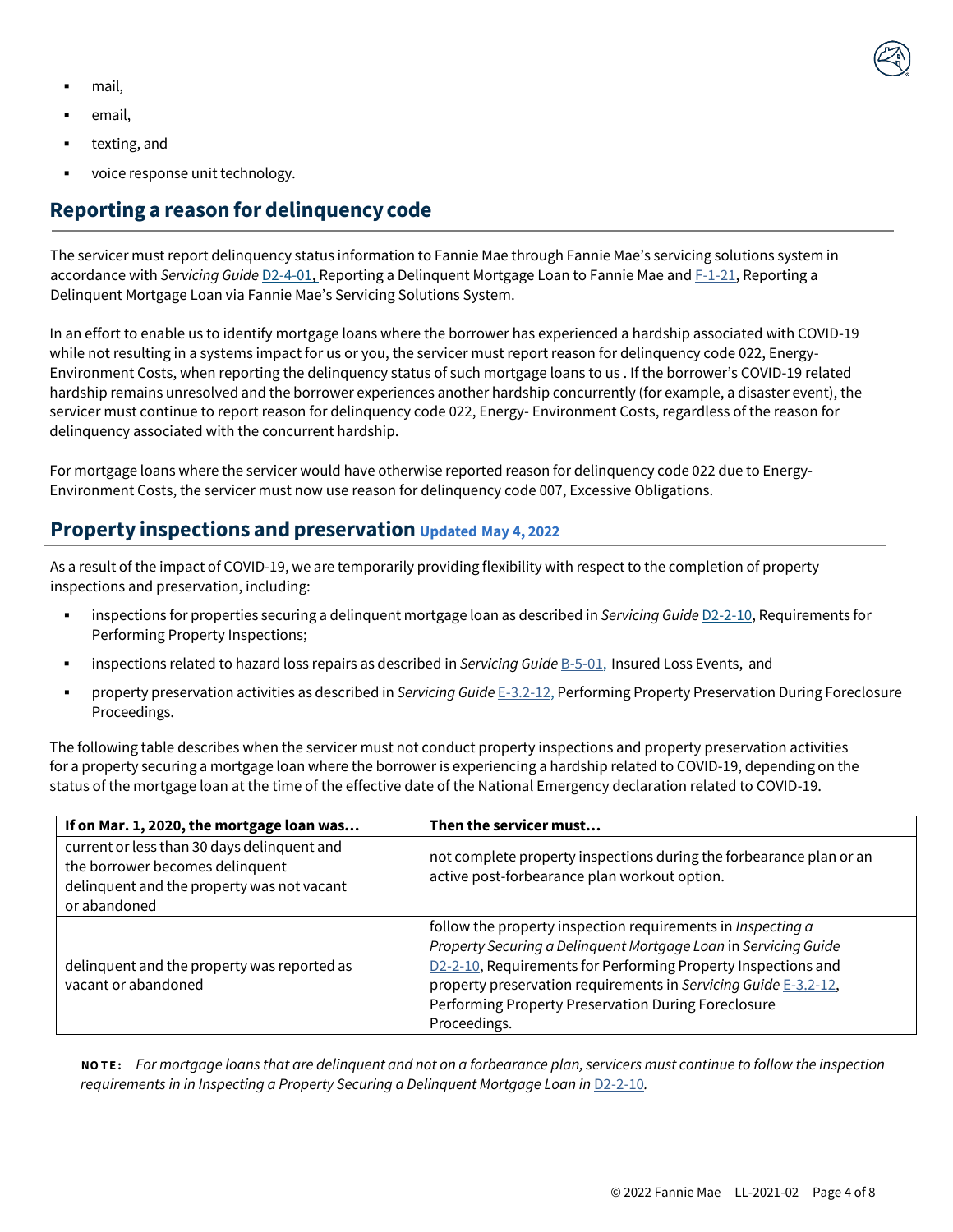If the mortgage loan is not brought current upon expiration of the forbearance plan, or if the borrower is not approved for a postforbearance workout option as determined based on QRPC, the servicer must follow the property inspection requirements in *Inspecting a Property Securing a Delinquent Mortgage Loan* i[n D2-2-10.](https://servicing-guide.fanniemae.com/THE-SERVICING-GUIDE/Part-D-Providing-Solutions-to-a-Borrower/Subpart-D2-Assisting-a-Borrower-Who-is-Facing-Default-or/Chapter-D2-2-Requirements-for-Contacting-a-Borrower/D2-2-10-Requirements-for-Performing-Property-Inspections/1042371021/D2-2-10-Requirements-for-Performing-Property-Inspections-04-10-2019.htm?searchtype=sf)

If the servicer is unable to complete a property inspection or property preservation activity in accordance with the *Servicing Guide*, it must document their efforts and the reason for any exception in the mortgage loan file.

NOTE: The servicer's inability to complete property inspections due to COVID-19 related impacts must not impact the *servicer's disbursement of insurance loss proceeds.*

As a reminder, [D2-2-10](https://servicing-guide.fanniemae.com/THE-SERVICING-GUIDE/Part-D-Providing-Solutions-to-a-Borrower/Subpart-D2-Assisting-a-Borrower-Who-is-Facing-Default-or/Chapter-D2-2-Requirements-for-Contacting-a-Borrower/D2-2-10-Requirements-for-Performing-Property-Inspections/1042371021/D2-2-10-Requirements-for-Performing-Property-Inspections-04-10-2019.htm?searchtype=sf) authorizes a curbside (drive-by) inspection if there is potential danger to the inspector. Additionally, the *[Property Preservation Matrix and Reference Guide](https://singlefamily.fanniemae.com/media/document/pdf/property-maintenance-and-management-property-preservation-matrix-and-reference)* authorizes servicers to utilize alternative data or other means available to determine occupancy status when inspection results are unknown due to lack of access.

For interior and exterior property inspections completed on and after May 4, 2022, we are increasing our expense reimbursement limit, as described in *Servicing Guide* [F-1-05,](https://servicing-guide.fanniemae.com/THE-SERVICING-GUIDE/Part-F-Servicing-Guide-Procedures-Exhibits-Quick-Referen/Chapter-F-1-Servicing-Guide-Procedures/F-1-05-Expense-Reimbursement/1045188371/F-1-05-Expense-Reimbursement-02-09-2022.htm?searchtype=sf) Expense Reimbursement, by \$5 to the amounts described in the following table.

| Description                         | Maximum Reimbursement Amount |
|-------------------------------------|------------------------------|
| Interior Property Inspection        | \$25/inspection              |
| <b>Exterior Property Inspection</b> | \$20/inspection              |

For additional questions, contact

- **•** [Property\\_Preservation@fanniemae.com](mailto:Property_Preservation@fanniemae.com) regarding property inspections for delinquent mortgage loans
- [Hazard\\_Loss@fanniemae.com](mailto:Hazard_Loss@fanniemae.com) regarding hazard loss inspections

#### **Forbearance plan terms**

The servicer must follow the requirements in *Servicing Guide* [D2-3.2-01,](https://servicing-guide.fanniemae.com/THE-SERVICING-GUIDE/Part-D-Providing-Solutions-to-a-Borrower/Subpart-D2-Assisting-a-Borrower-Who-is-Facing-Default-or/Chapter-D2-3-Fannie-Mae-s-Home-Retention-and-Liquidation/Section-D2-3-2-Home-Retention-Workout-Options/D2-3-2-01-Forbearance-Plan/1042399011/D2-3-2-01-Forbearance-Plan-09-18-2018.htm?searchtype=sf) Forbearance Plan, when evaluating the borrower for and offering a forbearance plan, including achieving QRPC with the borrower, unless otherwise stated in this Lender Letter.

The following flexibilities apply to a forbearance plan for a borrower with a financial hardship resulting from COVID-19:

- The property securing the mortgage loan may be either a principal residence, a second home, or an investment property.
- The servicer is authorized to permit a cumulative forbearance plan term of up to 12 months as measured from the start date of the initial forbearance plan regardless of the delinquency status of the mortgage loan.

We are providing the following additional flexibilities for a mortgage loan actively performing on a COVID-19 related forbearance plan as of February 28, 2021:

- If upon reaching a cumulative forbearance plan term of 12 months as measured from the start date of the initial forbearance plan the servicer determines the borrower's hardship has not been resolved, the servicer is authorized to
	- o grant an extension of the forbearance plan term of up to 3 months, and
	- o grant one or more forbearance plan term extensions of up to 3 months.
- The servicer must receive Fannie Mae's prior written approval for a forbearance plan to
	- $\circ$  exceed a cumulative term of 18 months as measured from the start date of the initial forbearance plan, or
	- $\circ$  result in the mortgage loan becoming greater than 18 months delinquent.

NOTE: The servicer's determination to extend the forbearance plan as described above must be as a result of achieving QRPC.

As stated in  $D2-3.2-01$ , the forbearance plan terms must be provided to the borrower using the appropriate Evaluation Notice, which must be revised in accordance with applicable law. In addition, the servicer must document in the individual mortgage loan file the borrower's request for a forbearance plan and the terms of the initial and any extended forbearance plan, including the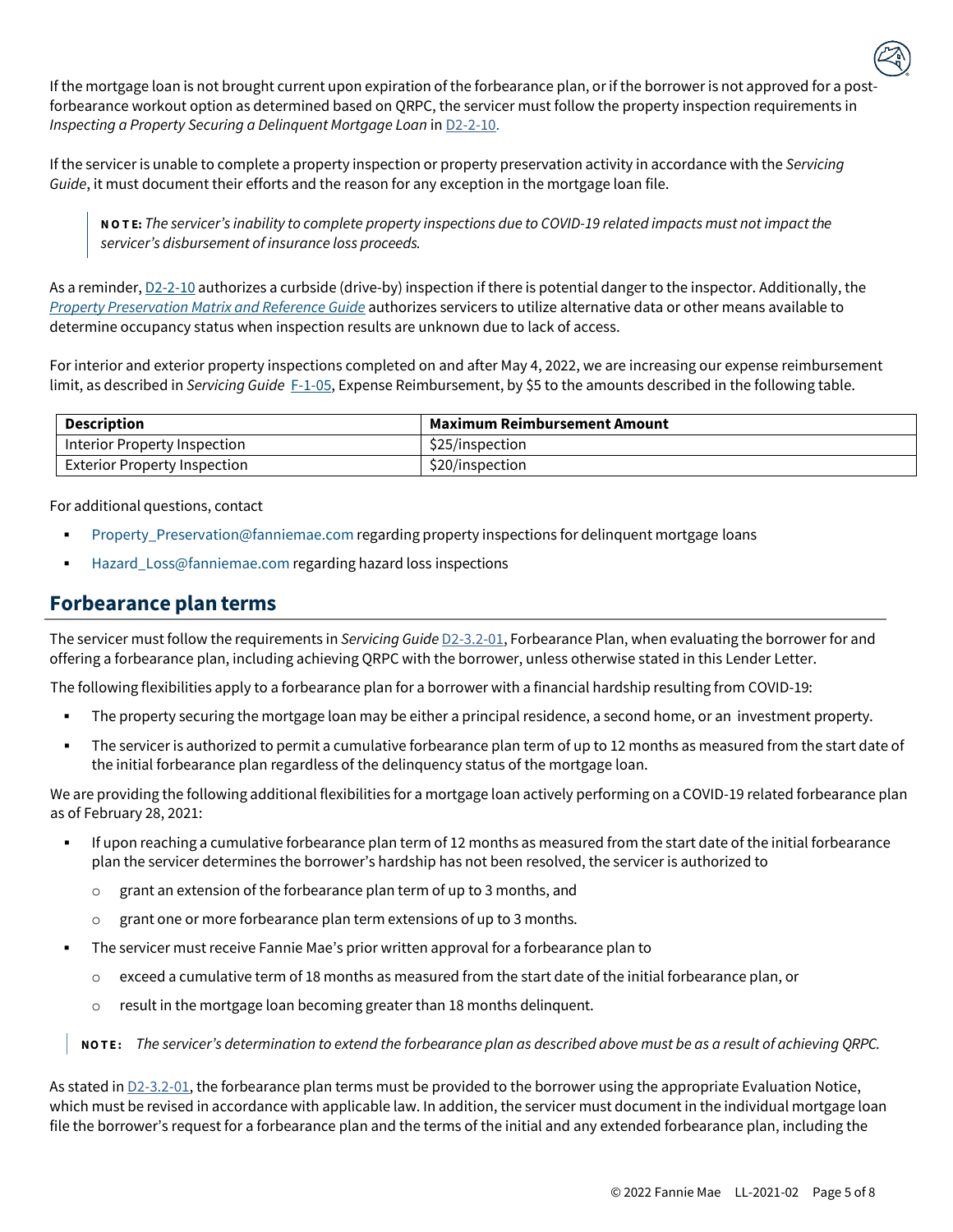

For borrowers who have received a forbearance plan in response to COVID-19, the servicer must begin attempts to contact the borrower no later than 30 days prior to the expiration of the forbearance plan term, and must continue outreach attempts until either QRPC is achieved or the forbearance plan term has expired. When evaluating the borrower for a workout option prior to

expiration of the forbearance plan, we are providing flexibility with regard to achieving QRPC. We are eliminating the requirement that the servicer determine the occupancy status of the property and will consider the servicer obtaining the following as achieving QRPC for purposes of evaluating a borrower who has experienced a hardship resulting from COVID-19:

- determining the reason for the delinquency and whether it is temporary or permanent in nature,
- **EXECT** determining whether or not the borrower has the ability to repay the mortgage loan debt,
- educating the borrower on the availability of workout options, as appropriate, and
- obtaining a commitment from the borrower to resolve the delinquency.

In Lender Letter LL-2020-07, *[COVID-19 Payment Deferral](https://singlefamily.fanniemae.com/media/document/pdf/lender-letter-ll-2020-07-covid-19-payment-deferral)* (now LL-2021-07, *[COVID-19 Payment Deferral and Fannie Mae Flex](https://singlefamily.fanniemae.com/media/document/pdf/lender-letter-ll-2021-07-covid-19-payment-deferral)  [Modification](https://singlefamily.fanniemae.com/media/document/pdf/lender-letter-ll-2021-07-covid-19-payment-deferral) for COVID-19 Impacted Borrowers*) we introduced COVID-19 payment deferral, a new home retention workout option jointly developed with Freddie Mac at the direction of FHFA, to assist borrowers who have resolved their COVID-19 related hardship. The servicer must evaluate borrowers for a COVID-19 payment deferral in accordance with the eligibility requirements and evaluation hierarchy described in the Lender Letter.

#### **Credit bureau reporting**

The servicer must report the status of the mortgage loan to the credit bureaus in accordance with *Servicing Guide* [C-4.1-01,](https://servicing-guide.fanniemae.com/THE-SERVICING-GUIDE/Part-C-Mortgage-Loan-Payment-Processing-Remitting-Account/Chapter-C-4-Reporting/Section-C-4-1-Credit-Bureau-Reporting-Requirements/C-4-1-01-Notifying-Credit-Repositories/1041146031/C-4-1-01-Notifying-Credit-Repositories-07-15-2020.htm?SearchType_sf) Notifying Credit Repositories, and applicable law, including the Fair Credit Reporting Act (FCRA) as amended by the CARES Act, for borrowers affected by the COVID-19 emergency.

#### **Use of Fannie Mae's Disaster Response Network**

Our Disaster Response Network (DRN) is operational and can be used to assist borrowers who are financially impacted by COVID-19. The DRN has trained financial counselors who will work with borrowers to create a workable budget based upon the borrower's present financial situation and assist in explaining options including obtaining unemployment benefits and any new special assistance. We encourage servicers to refer Fannie Mae borrowers to our DRN at 1-877-542-9723.

#### **Additionalresources**

We offer a wealth of information and resources for servicers to help borrowers deal with the challenges associated with COVID-19:

- [Single-family](https://www.fanniemae.com/here-help-single-family) Here to Help COVID-19 website
- **Ask Poli [Servicing](https://askpoli.fanniemae.com/?guideType=Servicer)**
- **Ask Poli [Selling](https://askpoli.fanniemae.com/?guideType=Seller)**

We will continue to monitor the situation and alert you of any additional policy updates. Servicers who have questions about this Lender Letter should contact their Fannie Mae Account Team, Portfolio Manager, or Fannie Mae's Single-Family Servicer Support Center at 1-800-2FANNIE (1-800-232-6643).

Have Guide questions? Get answers to all your policy questions, straight from the source. Ask [Poli.](https://askpoli.fanniemae.com/?guideType=Servicing&_ga=2.39744419.183221993.1590588944-635827362.1590588944)

<span id="page-6-0"></span>Let your voice be heard! We want your feedback on our policy communications to help us improve the clarity of new and updated policy and understand any implications to borrowers. Click below to take a short survey regarding this Lender Letter.

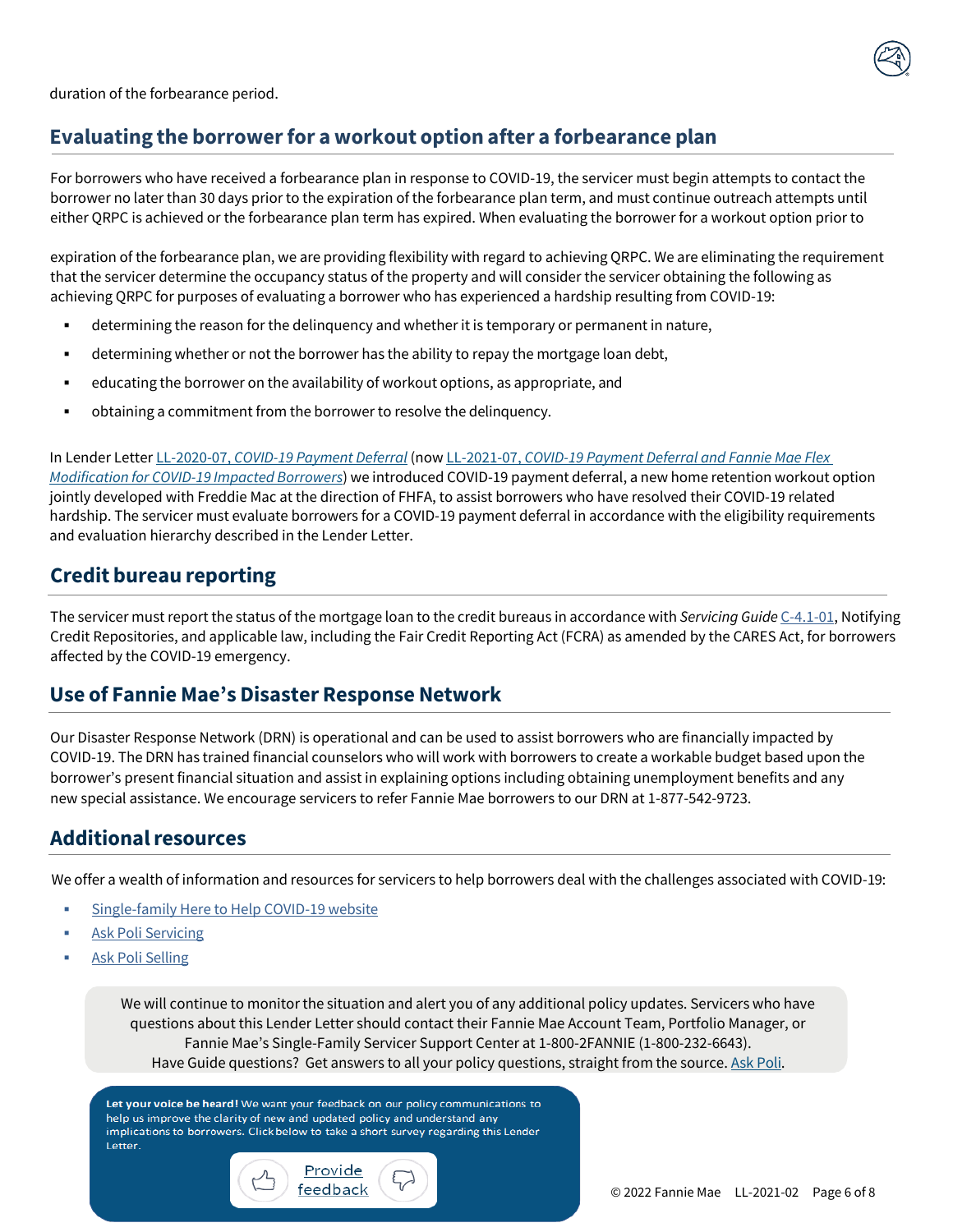

### **Appendix**

Refer to the examples below related to calculating the non-depository seller/servicer minimum liquidity requirement.

#### **Example #1**

Agency Servicing UPB: \$50,000,000 Agency Servicing SDQ UPB: \$3,500,000 (7% SDQ rate)

COVID-19 Portion of Agency Servicing SDQ UPB : \$1,000,000 **1** The base liquidity requirement is .035% of the Agency Servicing UPB calculated as follows: **0.035%\* \$50,000,000 = \$17,500**

In the example above, the Agency Servicing SDQ rate is above the 6% threshold for the Liquidity Add-On. Under the temporary guidance, the portion of Agency SDQ loans shown above that is related to COVID-19 forbearance loans is multiplied by .30 to derive the numerator used for calculating the adjusted Agency SDQ Rate of 5.6% as follows:

**\$2,500,000 + (\$1,000,000 \*.30) = \$2,800,000/\$50,000,000 \* 100**

As shown above, the \$2.5 million represents the difference between Total Agency SDQs and COVID-19 related SDQs. The \$1 million \* .30 is the calculation adjustment to COVID-19 SDQ loans. The combined \$2.8 million is the numerator used to calculate the Agency Servicing SDQ rate. In this example, the Agency Servicing SDQ rate decreases from 7% to 5.6%-- less than 6% SDQ threshold to trigger the Liquidity Add-on. The Liquidity Add-on is *not* applicable in this example.

| <b>Base Liquidity Requirement:</b>     | \$17,500              |
|----------------------------------------|-----------------------|
| Liquidity Add-on:                      | <b>Not Applicable</b> |
| Minimum Liquidity Requirement \$17,500 |                       |

#### **Example #2**

Agency Servicing UPB: \$50,000,000 Agency Servicing SDQ UPB: \$7,000,000 (14% SDQ rate)

**1** COVID-19 Portion of Agency Servicing SDQ UPB : \$3,000,000 The base liquidity requirement is .035% of the Agency Servicing UPB calculated as follows:

**0.035%\* \$50,000,000 = \$17,500**

In the example above, the Agency Servicing SDQ rate is above the 6% threshold for the Liquidity Add-on. Under the temporary guidance, the portion of Agency SDQ loans show above that is related to COVID-19 related forbearance loans is multiplied by .30 to derive the numerator for calculating the adjusted Agency SDQ Rate of 9.8% as:

#### **\$4,000,000 + (\$3,000,000 \*.30) = \$4,900,000/\$50,000,000 \* 100**

As shown above, the \$4 million represents the difference between Total Agency SDQs and COVID-19 related SDQs. The \$3 million \* .30 is the calculation adjustment to COVID-19 SDQ loans. The combined \$4.9 million is the numerator used to calculate the Agency Servicing SDQ rate. In this example, the Agency Servicing SDQ rate decreases from 14% to 9.8%-- which is above the 6% threshold to trigger the Liquidity Add-on. The Liquidity Add-on is applicable only on the UPB portion above 6% SDQ rate calculated as follows: **2%\*\$50,000,000\*(9.8%-6.0%)= \$38,000**

| <b>Base Liquidity Requirement:</b>   | \$17,500 |
|--------------------------------------|----------|
| Liquidity Add-on:                    | \$38,000 |
| <b>Minimum Liquidity Requirement</b> | \$55,500 |

**<sup>1</sup>**COVID-19 SDQ refers to mortgage loans in a COVID-19 related forbearance plan that are 90 days or more delinquent and were current at the inception of the COVID-19 related forbearance plan.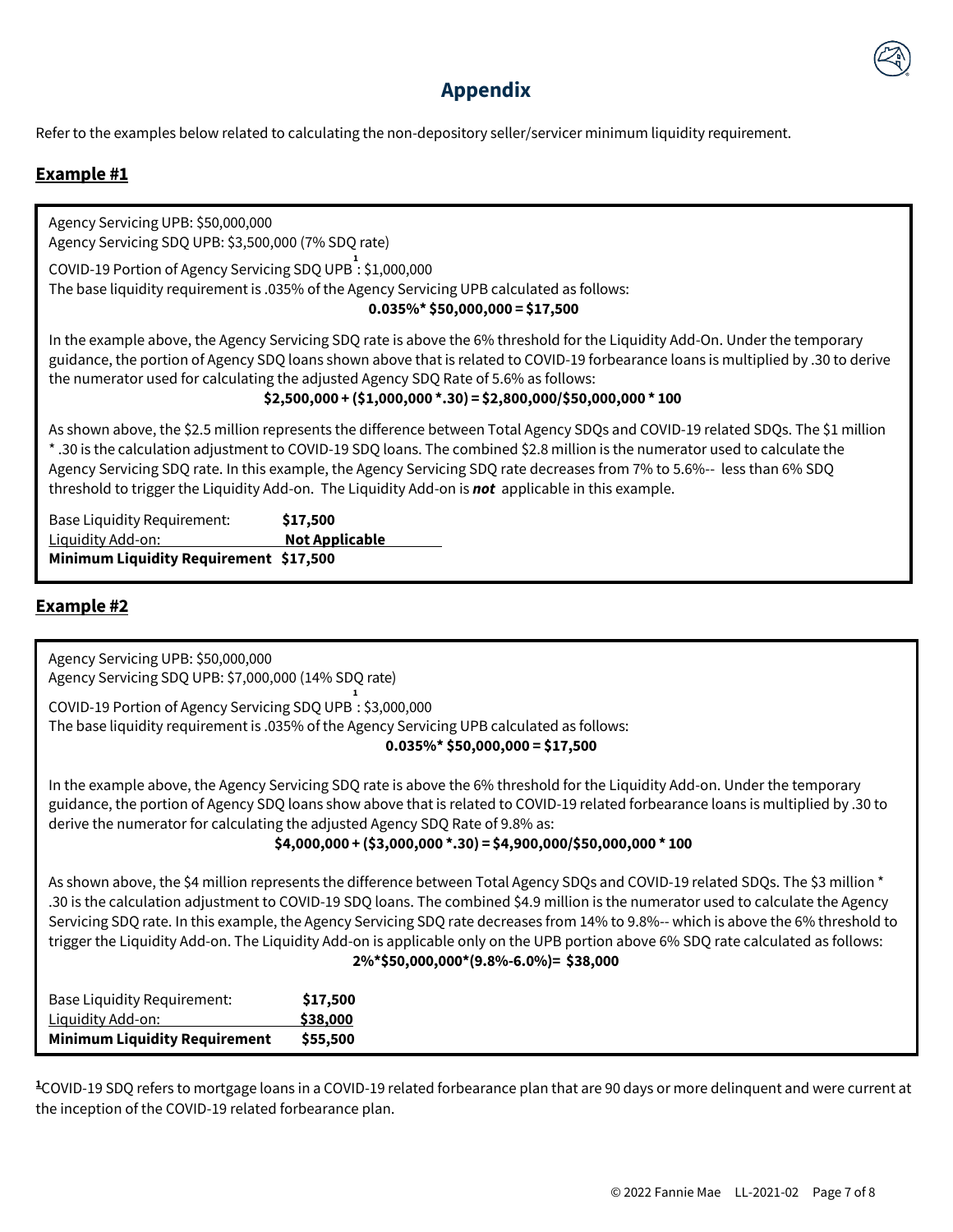

# **Change Control Log**

| <b>Date of Update</b> | <b>Description of Update</b>                                                                                                                                           |
|-----------------------|------------------------------------------------------------------------------------------------------------------------------------------------------------------------|
| Apr. 6, 2022          | Instructed servicers to postpone foreclosure-related activities in connection with the HAF program.                                                                    |
|                       | • Removed provisions regarding the suspension of foreclosure-related activities and filing motions for relief<br>from the automatic stay in certain bankruptcy cases.  |
| Jun. 30, 2021         | Updated the provisions regarding the suspension of foreclosure-related activities and filing motions for relief<br>from the automatic stay in certain bankruptcy cases |
| Jun. 24, 2021         | Extended the suspension of foreclosure-related activities                                                                                                              |
| Feb. 25, 2021         | Extended the suspension of foreclosure-related activities                                                                                                              |
|                       | • Updated our requirements related to forbearance plans for borrowers impacted by COVID-19                                                                             |
| Feb. 10, 2021         | Extended the suspension of foreclosure-related activities                                                                                                              |
|                       | • Updated our requirements related to forbearance plans for borrowers impacted by COVID-19                                                                             |
| Jan. 20, 2021         | Extended the suspension of foreclosure-related activities                                                                                                              |
|                       | Slightly reorganized content, with the policy impacted by an explicit expiration date showing first, and removed<br>the following policies that have been superseded:  |
|                       | • Sending a payment reminder notice                                                                                                                                    |
|                       | • Principal & interest advances on delinquent mortgage loans                                                                                                           |
|                       | • Submission of financial statements and reports                                                                                                                       |
|                       | • Reference to the post-disaster forbearance mortgage loan modifications when evaluating a borrower for<br>a workout option after a forbearance plan                   |

<span id="page-8-0"></span>The following table provides a description of the updates that have been made to this Lender Letter.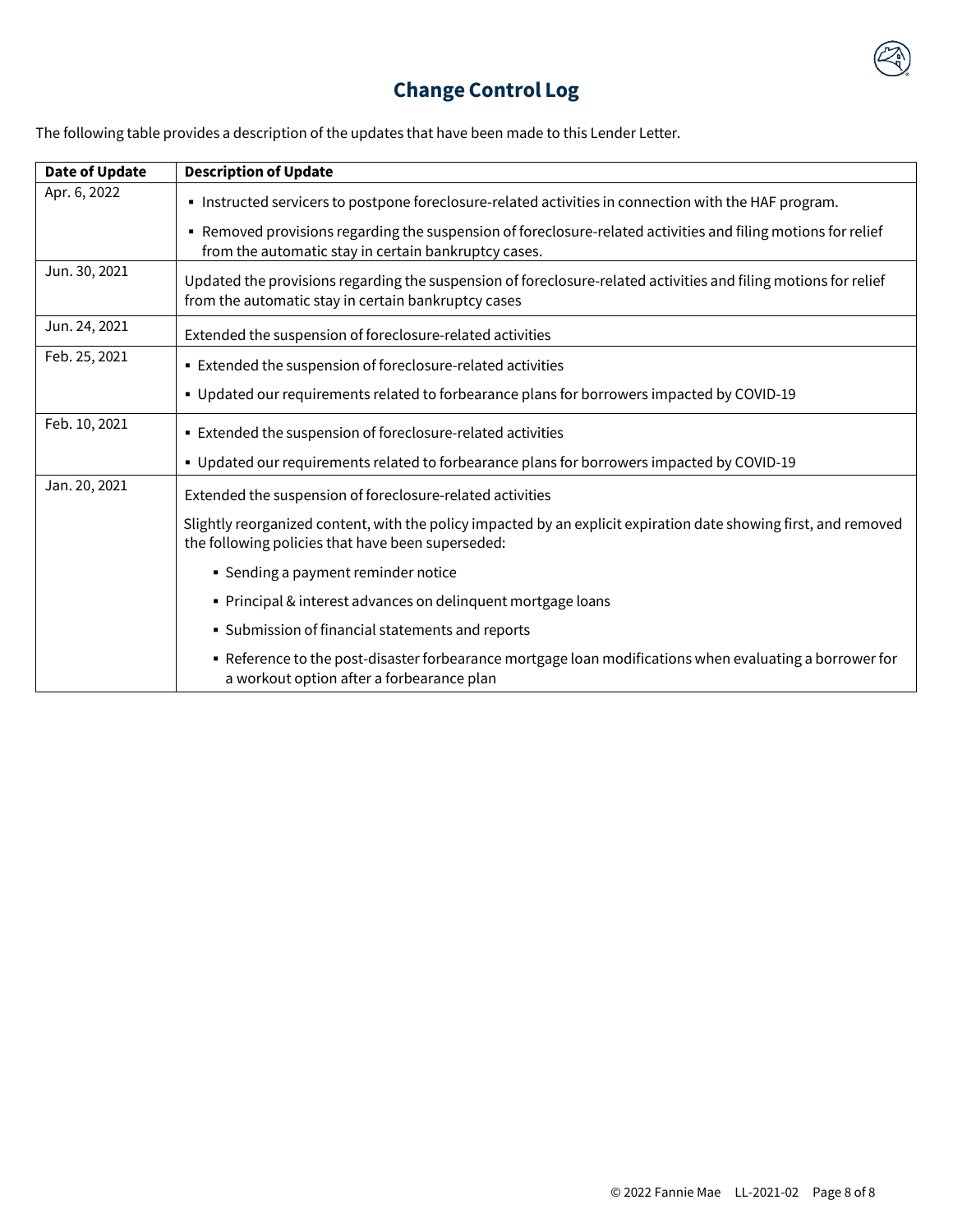

# **Lender Letter (LL-2021-07) Updated: May 4, 2022**

# **To:AllFannieMaeSingle-FamilyServicers COVID-19 Payment Deferral and Fannie Mae Flex Modification for COVID-19 Impacted Borrowers**

This Lender Letter contains the policies previously published i[n LL-2020-07](https://singlefamily.fanniemae.com/media/document/pdf/lender-letter-ll-2020-07-covid-19-payment-deferral) on Nov. 18, 2020, with the most recent changes noted below. For aconsolidated description of previous updates to this Lender Letter an[d LL-2020-07, r](https://singlefamily.fanniemae.com/media/document/pdf/lender-letter-ll-2020-07-covid-19-payment-deferral)efer to the Change Control Log. The policies in this Lender Letter are effective immediately and until we provide further notice, unless otherwise stated.

May 4, 2022

▪ Updated the requirements related to performing an escrow analysis to clarify that servicers must spread any escrow shortage repayment amount identified in the next annual analysis after a COVID-19 payment deferral or a Flex Modification in accordance with the reduced eligibility criteria for COVID-impacted borrowers over either the remaining escrow shortage repayment period or another period of up to 60 months.

This clarification also applies to Fannie Mae Flex Modification and disaster payment deferral and will be incorporated into the *Servicing Guide* with the June 2022 update.

This Lender Letter contains the following topics:

- [COVID-19](#page-9-0) payment deferral
- **Fannie Mae Flex [Modification for](#page-16-0) COVID-19 impacted borrowers**
- <span id="page-9-1"></span>**Evaluation hierarchy for a [borrower impacted](#page-20-0) by COVID-19**
- [Updates to](#page-21-0) the *Investor Reporting Manual*
- **[Appendix](#page-24-0)**
- <span id="page-9-0"></span>[Change](#page-26-0) Control Log

# *COVID-19 payment deferral* **Determining eligibility for a COVID-19 payment deferral**

The servicer must not require a complete Borrower Response Package (BRP) to evaluate the borrower for a COVID-19 payment deferral if the eligibility criteria are satisfied.

In order to be eligible for a COVID-19 payment deferral, the criteria in the following table must be met.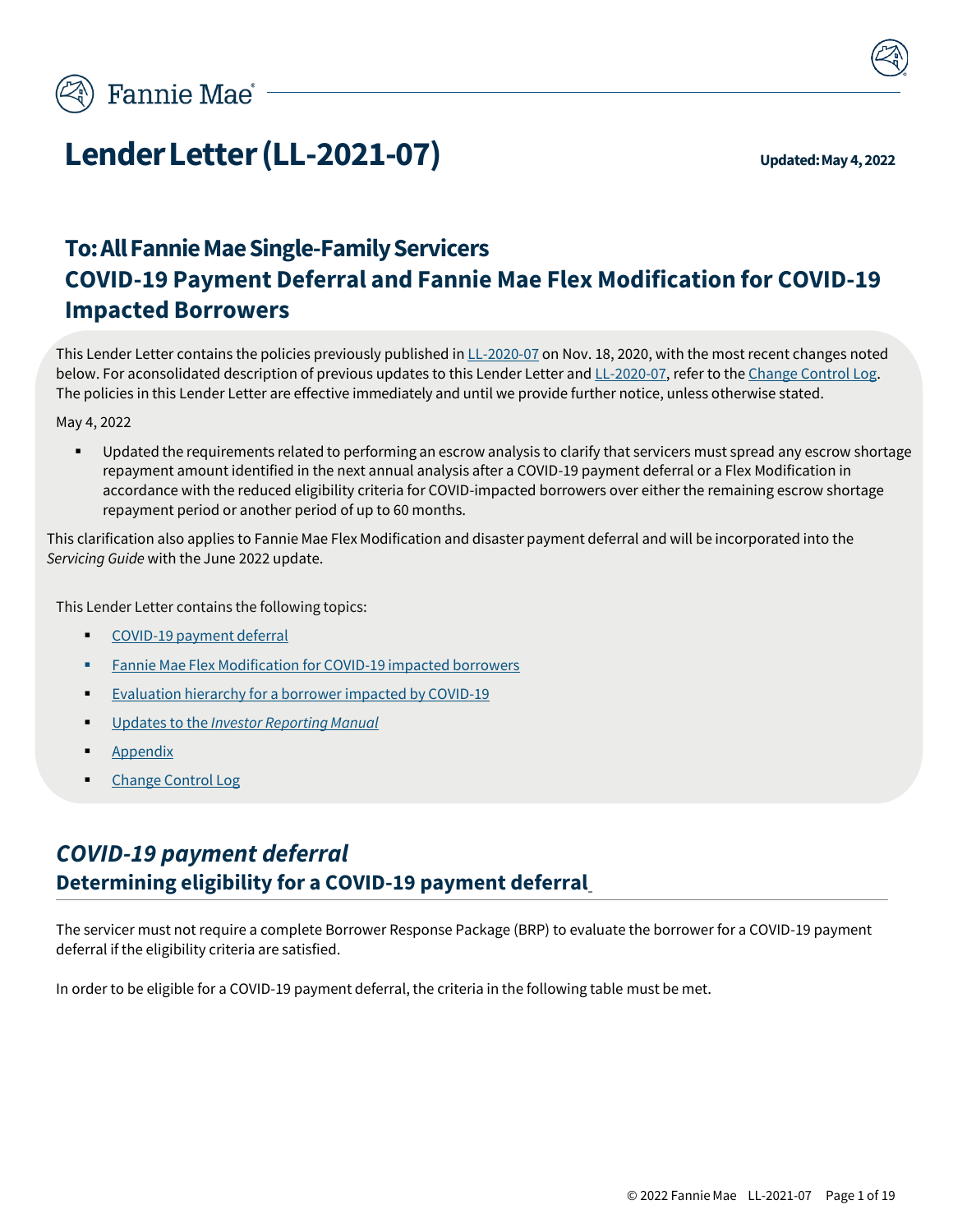| ✓ | <b>Eligibility Criteria for a COVID-19 Payment Deferral</b>                                                                                                                                                                                                                                                                                                                                                                                                                                                                                                                   |
|---|-------------------------------------------------------------------------------------------------------------------------------------------------------------------------------------------------------------------------------------------------------------------------------------------------------------------------------------------------------------------------------------------------------------------------------------------------------------------------------------------------------------------------------------------------------------------------------|
|   | The borrower must                                                                                                                                                                                                                                                                                                                                                                                                                                                                                                                                                             |
|   | be on a COVID-19 related forbearance plan, or<br>п                                                                                                                                                                                                                                                                                                                                                                                                                                                                                                                            |
|   | have experienced a financial hardship resulting from COVID-19 (for example, unemployment, reduction in<br>regular work hours, or illness of a borrower/co-borrower or dependent family member) that has impacted<br>their ability to make their full monthly contractual payment.                                                                                                                                                                                                                                                                                             |
|   | The servicer is not required to obtain documentation of the borrower's hardship.<br><b>NOTE:</b>                                                                                                                                                                                                                                                                                                                                                                                                                                                                              |
|   | The servicer must achieve Quality Right Party Contact (QRPC) to                                                                                                                                                                                                                                                                                                                                                                                                                                                                                                               |
|   | determine the reason for the delinquency and whether it is temporary or permanent in nature;                                                                                                                                                                                                                                                                                                                                                                                                                                                                                  |
|   | determine whether or not the borrower has the ability to repay the mortgage debt;<br>٠                                                                                                                                                                                                                                                                                                                                                                                                                                                                                        |
|   | educate the borrower on the availability of workout options, as appropriate; and<br>٠                                                                                                                                                                                                                                                                                                                                                                                                                                                                                         |
|   | obtain a commitment from the borrower to resolve the delinquency.                                                                                                                                                                                                                                                                                                                                                                                                                                                                                                             |
|   | Additionally, the servicer must confirm that the borrower                                                                                                                                                                                                                                                                                                                                                                                                                                                                                                                     |
|   | has resolved the hardship;                                                                                                                                                                                                                                                                                                                                                                                                                                                                                                                                                    |
|   | is able to continue making the full monthly contractual payment including the amount required to repay<br>٠<br>any escrow shortage amount over a term of 60 months; and                                                                                                                                                                                                                                                                                                                                                                                                       |
|   | is unable to reinstate the mortgage loan or afford a repayment plan to cure the delinquency.                                                                                                                                                                                                                                                                                                                                                                                                                                                                                  |
|   | If the mortgage loan was previously modified pursuant to a Fannie Mae Home Affordable<br><b>NOTE:</b><br>Modification Program (HAMP) modification under which the borrower remains in "good standing," and the<br>borrower was on a COVID-19 related forbearance plan immediately preceding the COVID-19 paymentdeferral<br>or had a COVID-19 related hardship immediately preceding the COVID-19 payment deferral, thenthe borrower<br>will remain eligible to receive any future HAMP "pay for performance" incentives upon acceptance of the<br>COVID-19 payment deferral. |
|   | The mortgage loan must be a conventional first lien mortgage loan, and may be a fixed-rate, a step-rate, or an ARM.                                                                                                                                                                                                                                                                                                                                                                                                                                                           |
|   | NOTE: The property securing the mortgage loan may be vacant or condemned.                                                                                                                                                                                                                                                                                                                                                                                                                                                                                                     |
|   | The mortgage loan must                                                                                                                                                                                                                                                                                                                                                                                                                                                                                                                                                        |
|   | have been current or less than two months delinquent as of Mar. 1, 2020 the effective date of the National<br>Emergency declaration related to COVID-19; and                                                                                                                                                                                                                                                                                                                                                                                                                  |
|   | be equal to or greater than one month delinquent but less than or equal to 18 months delinquent as of the<br>٠<br>date of evaluation.                                                                                                                                                                                                                                                                                                                                                                                                                                         |
|   | NO TE: If a borrower's hardship is related to COVID-19 but he or she was two or more months delinquentas of<br>the effective date of the National Emergency declaration, and the servicer determines the borrowercan<br>maintain his or her full monthly contractual payment, then the servicer must submit a request for a COVID-19<br>payment deferral through Fannie Mae's servicing solutions system for review and obtain prior approval from<br>Fannie Mae.                                                                                                             |
|   | NO TE: If a mortgage loan was originated after Mar. 1, 2020, the effective date of the National<br>Emergency Declaration related to COVID-19, and otherwise meets all criteria to receive a COVID-19                                                                                                                                                                                                                                                                                                                                                                          |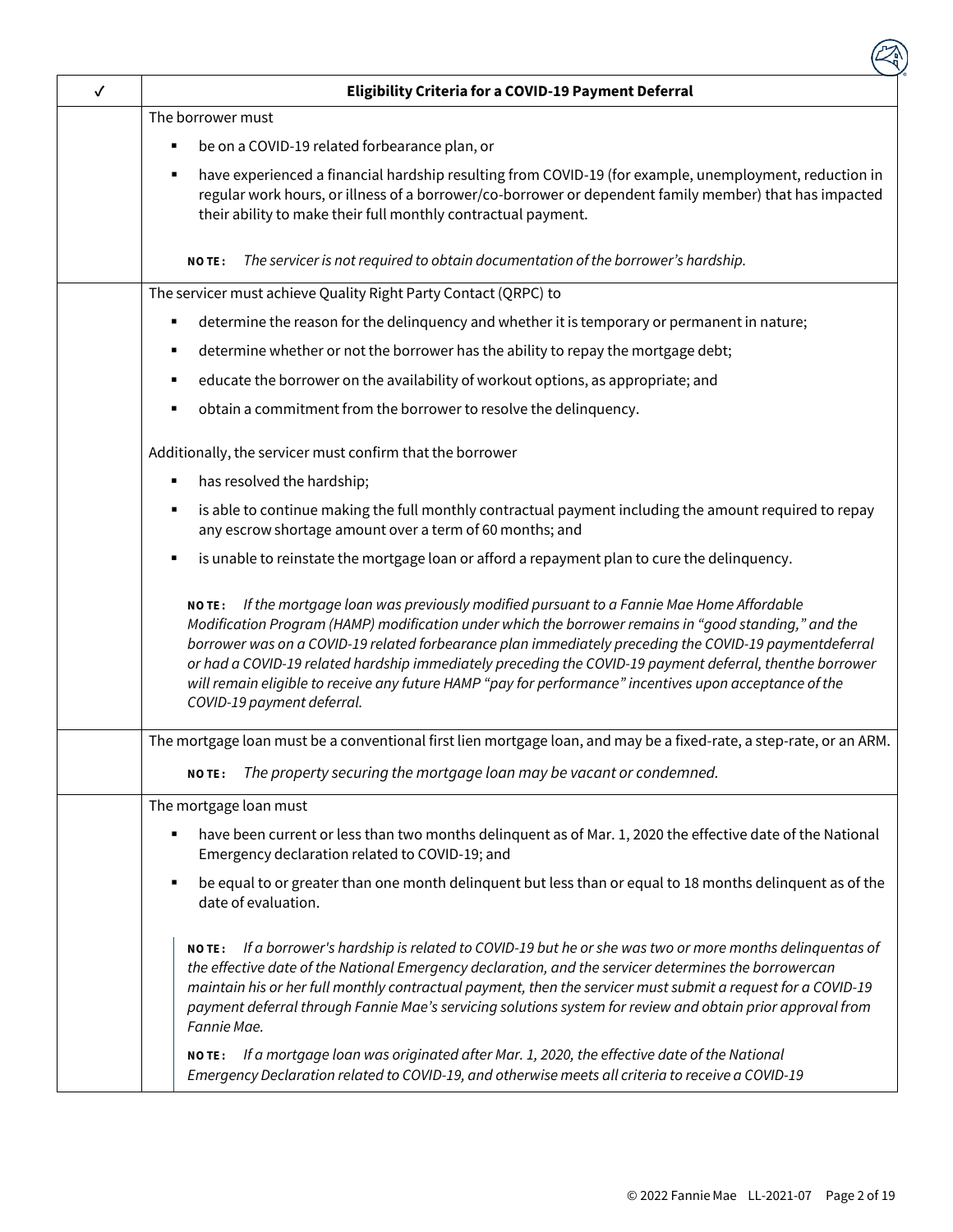| Eligibility Criteria for a COVID-19 Payment Deferral                                                                                                                                                        |  |
|-------------------------------------------------------------------------------------------------------------------------------------------------------------------------------------------------------------|--|
| payment deferral, then the servicer must evaluate the borrower for a COVID-19 payment deferral and, if<br>eligible, offer the COVID-19 payment deferral.                                                    |  |
| The mortgage loan may receive more than one COVID-19 payment deferral, however, no more than 18 months of<br>cumulative past-due P&I payments may be deferred.                                              |  |
| This does not include past-due P&I payments deferred with a non-COVID-19 payment deferral.<br><b>NOTE:</b>                                                                                                  |  |
| The mortgage loan must not be subject to                                                                                                                                                                    |  |
| a recourse or indemnification arrangement under which Fannie Mae purchased or securitized the mortgage<br>п<br>loan or that was imposed by Fannie Mae after the mortgage loan was purchased or securitized, |  |
| an approved liquidation workout option,<br>п                                                                                                                                                                |  |
| an active and performing repayment plan or other non-COVID-19 related forbearance plan,<br>п                                                                                                                |  |
| a current offer for another retention workout option, or<br>п                                                                                                                                               |  |
| an active and performing mortgage loan modification Trial Period Plan.                                                                                                                                      |  |

# **Determining eligibility for a COVID-19 payment deferral for a Texas Section 50(a)(6) loan**

A Texas Section 50(a)(6) loan is eligible for a COVID-19 payment deferral if

- the requirements described in [Determining](#page-9-1) eligibility for a COVID-19 payment deferral are satisfied, and
- the application of a COVID-19 payment deferral to the mortgage loan complies with applicable law.

If the servicer receives notice from the borrower that a COVID-19 payment deferral fails to comply with Texas Section 50(a)(6) requirements, the servicer must immediately, but no laterthan seven business days after receipt, take the actions listed in the following table.

| v | The servicer must                                                                                                                                                                  |
|---|------------------------------------------------------------------------------------------------------------------------------------------------------------------------------------|
|   | Inform our Legal department by submitting a Non-Routine Litigation Form (Form 20) and include the borrower<br>notice in its submission.                                            |
|   | Collaborate with us on the appropriate response, including any cure that may be necessary, within the 60-day<br>time frame provided by the requirements of Texas Section 50(a)(6). |

## **Performing an escrow analysis for a COVID-19 payment deferral Updated May 4, 2022**

When a borrower is eligible for a COVID-19 payment deferral and the servicer was not collecting escrows on the existing mortgage loan, the servicer is not required to revoke any escrow deposit account waiver and establish an escrow deposit account as a condition of the COVID-19 payment deferral if the servicer confirms the borrower is current on the payments for taxes, special assessments, property and flood insurance payments, payments for borrower-purchased MI, ground rents, and similar items.

Prior to offering a COVID-19 payment deferral, the servicer must analyze an existing escrow account to estimate the periodic escrow deposit required to ensure adequate funds are available to pay future charges, taking into consideration T&I payments that may come due during the processing month, if applicable.

If the servicer identifies an escrow shortage as the result of an escrow analysis in connection with a COVID-19 payment deferral, the servicer must spread repayment of the escrow shortage amount in equal monthly payments over a term of 60 months, unless the borrower decides to pay the shortage amount up-front or over a shorter period, notless than 12 months. Any subsequent escrow shortage that may be identified in the next annual analysis cycle must be spread out over either the remaining term of the initial escrow shortage repayment period or another period of up to 60 months.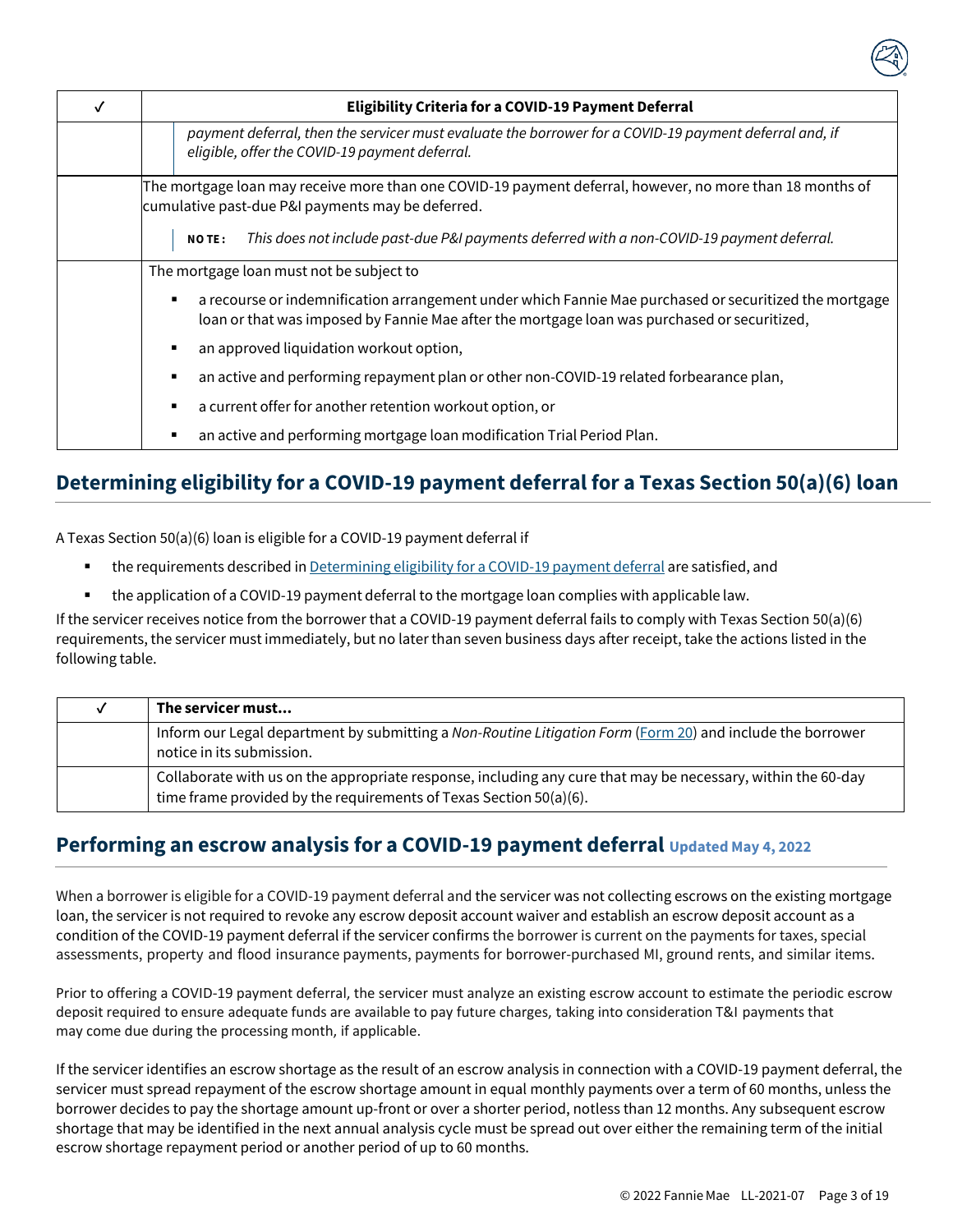Any escrow account shortage that is identified at the time of the COVID-19 payment deferral must not be included in the noninterest bearing balance and the servicer is not required to fund any existing escrow account shortage.

If applicable law prohibits the establishment of the escrow account, the servicer must ensure that the T&I payments are paid to date.

## **Determining the COVID-19 payment deferral terms**

The servicer must defer the following amounts as a non-interest bearing balance, due and payable at maturity of the mortgage loan, or earlier upon the sale or transfer of the property, refinance of the mortgage loan, or payoff of the interest-bearing UPB:

- up to 18 months of past-due P&I payments, provided that it does not result in more than 18 months of past-due P&I payments cumulatively deferred as a result of a COVID-19 payment deferral;
- out-of-pocket escrow advances resulting from a delinquency and paid to third parties, provided they are paid prior to the effective date of the COVID-19 payment deferral; and
- servicing advances resulting from a delinquency, paid to third parties in the ordinary course of business, and not retained by the servicer, provided they are paid prior to the effective date of the COVID-19 payment deferral, if allowed by state law.

All other terms of the mortgage loan must remain unchanged.

Any existing non-interest bearing balance amount on the mortgage loan remains due and payable at maturity of the mortgage loan, or earlier upon the sale or transfer of the property, refinance of the mortgage loan, or payoff of the interest-bearing UPB.

## **Completing a COVID-19 payment deferral**

The servicer must complete (i.e., submit the case via Fannie Mae's servicing solutions system) a COVID-19 payment deferral in the same month in which it determines the borrower is eligible.

The servicer is authorized to use an additional month to allow for sufficient processing time (a "processing month") to complete a COVID-19 payment deferral. The servicer must treat all borrowers equally in applying the processing month, as evidenced by a written policy.

**NO TE:** *The borrower must make his or her full monthly contractual payment during the processing month if, as of the date of evaluation*

- *the mortgage loan is* 18 *months delinquent, or*
- *the COVID-19 payment deferral would cause the mortgage loan to exceed 18 months of cumulative deferred past-due P&I payments.*

In this circumstance, the servicer must complete the COVID-19 payment deferral within the processing month after receipt of the *borrower's full monthly contractual payment due during that month.*

The servicer must send the COVID-1[9 payment deferral agreement, o](https://singlefamily.fanniemae.com/media/document/docx/payment-deferral-agreement)r equivalent, to the borrower no later than five days after the completion of the COVID-19 payment deferral.

While use of the COVID-19 payment deferral agreement is optional, it reflects the minimum level of information that the servicer must communicate and illustrates a level of specificity that complies with the requirements of the *Servicing Guide*. Also, the servicer must ensure the COVID-19 payment deferral agreement complies with applicable law.

**NO TE :** *If the servicer determines the borrower's signature is required on the COVID-19 payment deferral agreement, itmust receive the executed agreement prior to completing the COVID-19 payment deferral.*

The servicer's application of a COVID-19 payment deferral to the mortgage loan must not impair our first lien position or enforceability against the borrower(s) in accordance with its terms.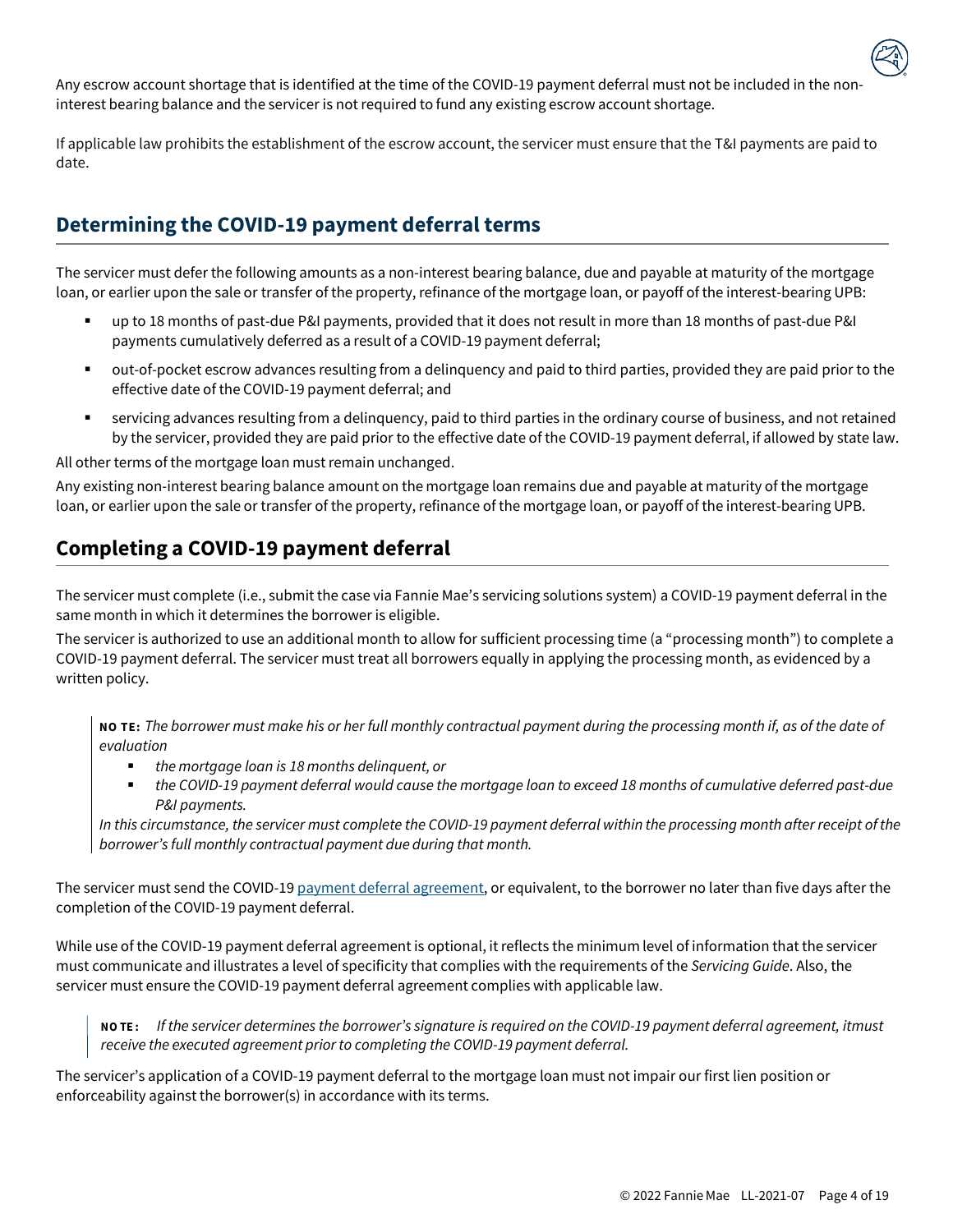The servicer must record the COVID-19 payment deferral agreement if the servicer determines that recordation is required to comply with law and ensure that the mortgage loan retains its first lien position. The servicer must obtain a title endorsement or similar title insurance product issued by a title insurance company if the COVID-19 payment deferral agreement will be recorded.

The servicer must also provide documents to the document custodian in accordance with the following table.

| If the COVID-19 payment deferral agreement is          | Then the servicer must send                                                                                                                                                                   |
|--------------------------------------------------------|-----------------------------------------------------------------------------------------------------------------------------------------------------------------------------------------------|
| not required to be signed by the borrower              | a copy of the COVID-19 payment deferral agreement signed by<br>the servicer to the document custodian within 25 days of the<br>effective date of the COVID-19 payment deferral.               |
| required to be signed by the borrower but not recorded | the fully executed original COVID-19 payment deferral<br>agreement to the document custodian within 25 days of the<br>effective date of the COVID-19 payment deferral.                        |
| required to be recorded                                | a certified copy of the fully executed COVID-19 payment<br>٠<br>deferral agreement to the document custodian within 25<br>days of the effective date of the COVID-19 payment<br>deferral, and |
|                                                        | the original COVID-19 payment deferral agreement that is<br>٠<br>returned from the recorder's office to the document<br>custodian within 5 business days of receipt.                          |

### <span id="page-13-0"></span>**Soliciting the borrower for a post-forbearance COVID-19 payment deferral**

If the servicer is unable to establish QRPC as described in [Determining](#page-9-1) eligibility for a COVID-19 payment deferral with a borrower on a COVID-19 related forbearance plan and the borrower is otherwise eligible for a COVID-19 payment deferral, the servicer must send a solicitation for a COVID-19 payment deferral within 15 days after expiration of the forbearance plan.

The servicer must solicit the borrower using the **Payment Deferral Post COVID-19 Forbearance Solicitation Cover Letter** with the COVID-19 payment deferral agreement or the equivalent, making any appropriate changes to comply with applicable law.

While use of the [Payment Deferral Post COVID-19 Forbearance Solicitation Cover Letter](#page-23-0) and COVID-19 payment deferral agreement is optional, it reflects the minimum level of information that the servicer must communicate and illustrates a level of specificity that complies with the requirements of the *Servicing Guide*.

The [Payment Deferral Post COVID-19 Forbearance Solicitation Cover Letter](#page-23-0) must include language that additional forbearance may be available if the borrower's hardship is not resolved, and that a mortgage loan modification may be available if the borrower needs payment relief.

The servicer must include instruction on how to accept the offer in the COVID-19 payment deferral agreement. The servicer is authorized to consider the following as acceptance by the borrower, subject to applicable law:

- the borrower contacting the servicer directly in accordance with any acceptable outreach and communication method,
- the borrower returning an executed COVID-19 payment deferral agreement, or
- any other method evidencing the borrower's acceptance as determined by the servicer.

The borrower must make his or her full monthly contractual payment during the month of the solicitation if, as of the date of evaluation

the mortgage loan is 18 months delinquent, or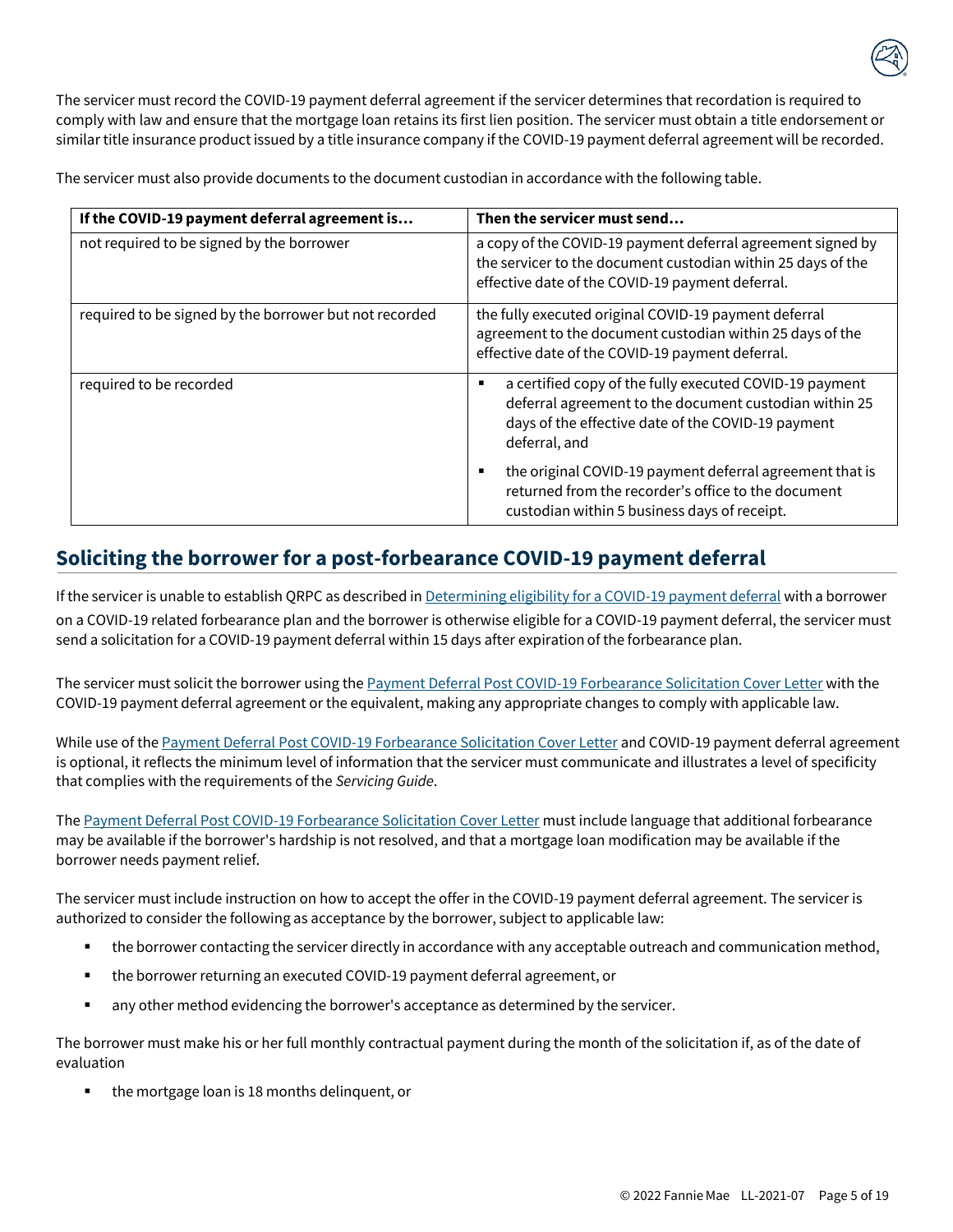

the COVID-19 payment deferral would cause the mortgage loan to exceed 18 months of cumulative deferred past-due P&I payments.

In this circumstance, the servicer must complete the COVID-19 payment deferral within the month of the solicitation after receipt of the borrower's full monthly contractual payment due during that month.

**NO TE :** *If the servicer uses a processing month to complete the COVID-19 payment deferral, the borrower must also make his or her full monthly contractual payment during the processing month. The servicer must complete the COVID-19 payment deferral within the processing month after receipt of the borrower's full monthly contractual payment due during that month.*

#### **Processing a COVID-19 payment deferral for an MBS mortgage loan**

MBS mortgage loans subject to a COVID-19 payment deferral will not be subject to automatic reclassification as described in  $A1-3-$ [06,](https://servicing-guide.fanniemae.com/THE-SERVICING-GUIDE/Part-A-Doing-Business-with-Fannie-Mae/Subpart-A1-Contractual-Obligations/Chapter-A1-3-Repurchases-Indemnifications-and-Make-Whole/A1-3-06-Automatic-Reclassification-of-MBS-Mortgage-Loans/1581707401/A1-3-06-Automatic-Reclassification-of-MBS-Mortgage-Loans-04-20-2020.htm?SearchType=sf) Automatic Reclassification of MBS Mortgage Loans. In addition, the servicer must not make a manual reclassification request for mortgage loans subject to a COVID-19 payment deferral.

#### **Reporting a delinquency status code for a COVID-19 payment deferral**

The servicer must report delinquency status information to Fannie Mae through Fannie Mae's servicing solutions system in accordance with **D2-4-01**, Reporting a Delinquent Mortgage Loan to Fannie Mae.

Unlike Fannie Mae's other workout options, COVID-19 payment deferral does not have a unique workout option delinquency status code. As a result, in the month the payment deferral is completed and the mortgage loan is reflected as current in Fannie Mae's investor reporting system, if no other delinquency status code is applicable to a mortgage loan subject to a COVID-19 payment deferral, the servicer is not required to report delinquency status information to Fannie Mae.

As a reminder, in accordance with LL-2021-02, *[Impact of COVID-19 on Servicing](https://singlefamily.fanniemae.com/media/document/pdf/lender-letter-ll-2021-02-impact-covid-19-servicing)*, the servicer must report reason for delinquency code 022, Energy- Environment Costs, when reporting the delinquency status of such mortgage loans to Fannie Mae.

## **Reporting a COVID-19 payment deferral to Fannie Mae**

 The servicer must submit an eligible COVID-19 payment deferral case to Fannie Mae's servicing solutions system by entering loanlevel information, including the applicable campaign ID to identify a COVID-19 payment deferral. The case must be entered by the last day of the month in which the evaluation took place.

If the borrower is required to make his or her full monthly contractual payment during the month of the solicitation, the servicer must remit and report via a Loan Activity Record (LAR) to Fannie Mae the borrower's full monthly contractual payment prior to completing the COVID-19 payment deferral in Fannie Mae's servicing solutions system.

If the servicer chooses to use a processing month, the servicer must enter the COVID-19 payment deferral case within the processing month, but no later than the last day of such month. If a full monthly contractual payment is required in the processing month, then the servicer must remit and report via a Loan Activity Record (LAR) to Fannie Mae the borrower's full monthly contractual payment due in the processing month prior to completing the COVID-19 payment deferral in Fannie Mae's servicing solutions system.

**NO TE :** *If the servicer does not remit and report via a LAR the full monthly contractual payment at least one business day prior to the last day of the month, the servicer will not be able to complete the COVID-19 payment deferral case. If the UPB or LPI reported in Fannie Mae's servicing solutions system prior to application of a COVID-19 payment deferraldoes not agree with the last reported UPB or LPI in Fannie Mae's investor reporting system, the COVID-19 payment deferral will not be processed in Fannie Mae's investor reporting system until the discrepancy is resolved.*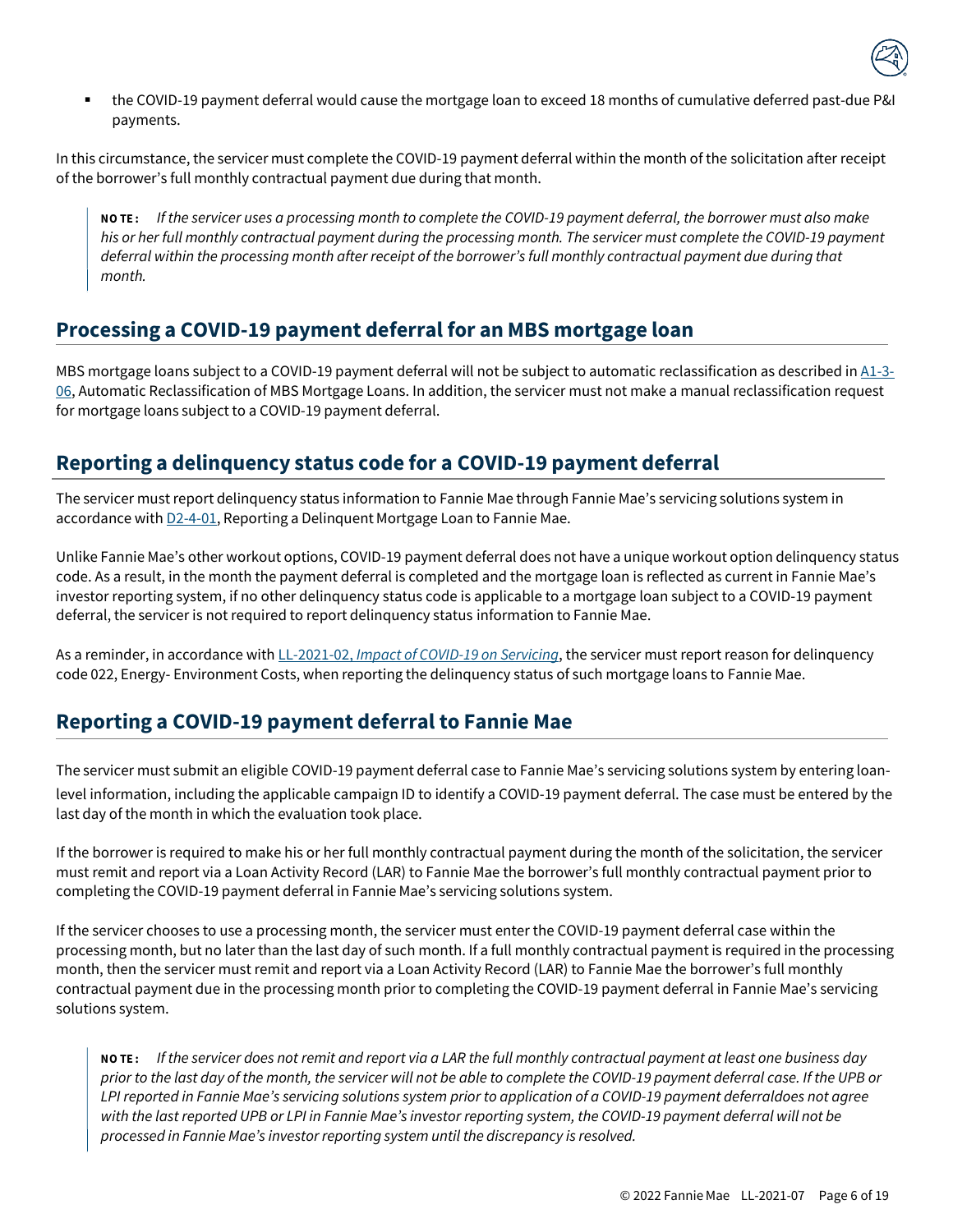

See Updates to the *Investor [Reporting](#page-21-0) Manual* within this Lender Letter for additional information.

#### **Processing a COVID-19 payment deferral for a mortgage loan with mortgage insurance**

We have obtained delegation of authority on behalf of all servicers from the following mortgage insurers for the COVID-19 payment deferral: Arch MI, Essent Guaranty, Enact, MassHousing, MGIC, National Mortgage Insurance, Radian Guaranty, RMIC, and United Guaranty.

If we have not obtained delegation of authority from the mortgage insurer for any particular workout option, the servicer must obtain this delegation or seek individual mortgage insurer approval.

#### **Credit bureau reporting for a COVID-19 payment deferral**

The servicer must report the status of the mortgage loan to the credit bureaus in accordance with the Fair Credit Reporting Act, including as amended by the Coronavirus Aid, Relief, and Economic Security Act, for borrowers affected by the COVID-19 emergency.

#### **Handling fees and late charges in connection with a COVID-19 payment deferral**

The servicer must not charge the borrower administrative fees. It must waive all late charges, penalties, stop payment fees, or similar charges upon completing a COVID-19 payment deferral.

#### **Incentive fees for a COVID-19 payment deferral**

The servicer is eligible for a \$500 incentive fee upon completion of a COVID-19 payment deferral. Also, see *Servicing Guide* [F-2-02,](https://servicing-guide.fanniemae.com/THE-SERVICING-GUIDE/Part-F-Servicing-Guide-Procedures-Exhibits-Quick-Referen/Chapter-F-2-Exhibits/F-2-02-Incentive-Fees-for-Workout-Options/1045672441/F-2-02-Incentive-Fees-for-Workout-Options-12-09-2020.htm?searchtype=sf) Incentive Fees for Workout Options for additional information.

#### **Servicing fees for a COVID-19 payment deferral**

The servicer will continue to receive the servicing fee it was receiving prior to completing the COVID-19 payment deferral after the COVID-19 payment deferral becomes effective.

Servicing fees, guaranty fees, and excess servicing fees (if applicable) will be reimbursed for mortgage loans that receive a COVID-19 payment deferral at the time the mortgage loan matures or is paid-in-full through a credit to the servicer's custodial account.

#### **Paying expenses and requesting reimbursement related to a COVID-19 payment deferral**

The servicer must pay any necessary and actual out-of-pocket expenses in accordance with the *Servicing Guide* associated with the execution of a COVID-19 payment deferral, including, but not limited to:

- required notary fees,
- recording costs,
- title costs, or
- any other allowable and documented expense.

**NO TE :** *The above expenses must not be included in the non-interest bearing balance created by the COVID-19 payment deferral.*

We will reimburse the servicer for allowable out-of-pocket expenses in accordance with  $F-1-05$ , Expense Reimbursement.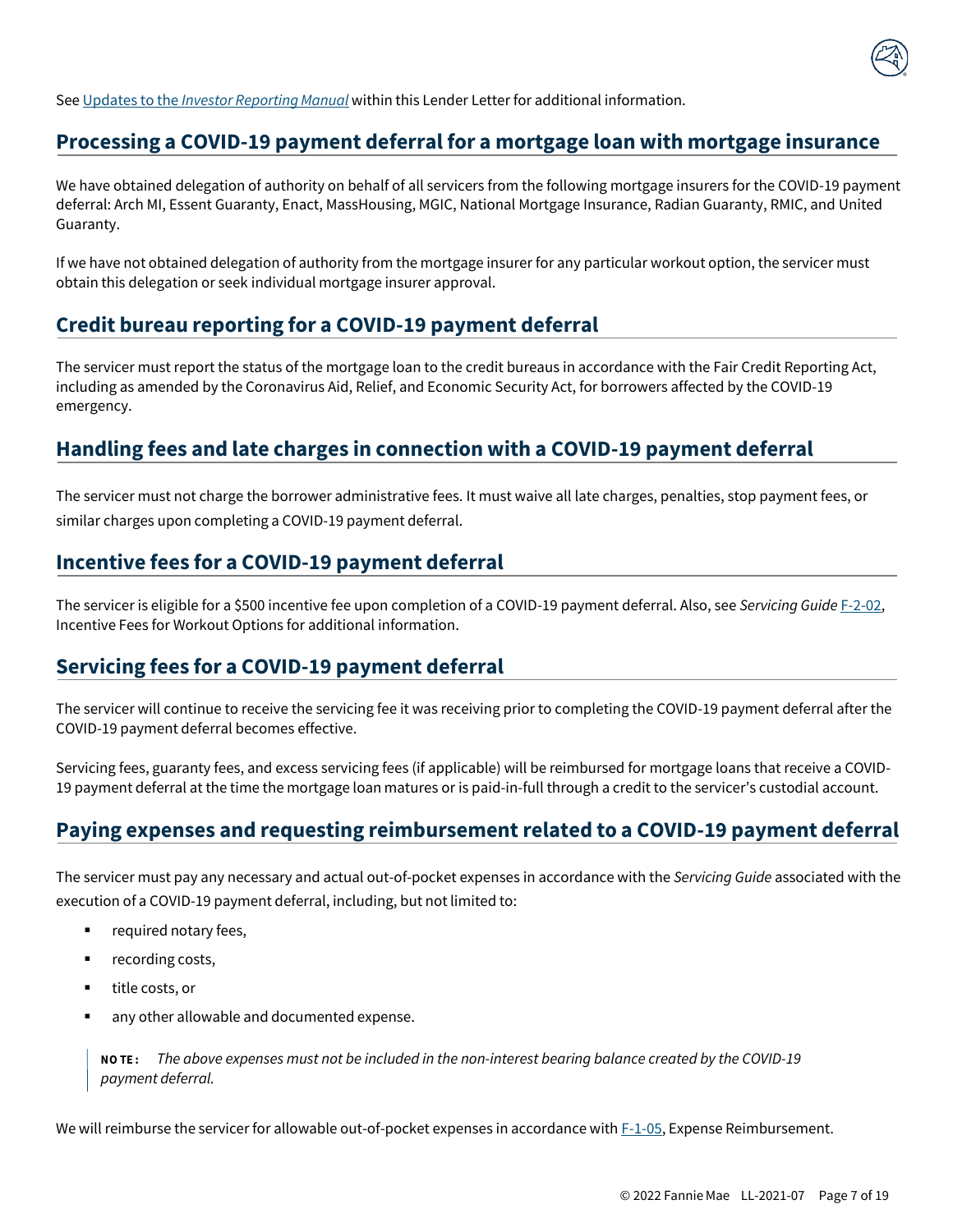

With regard to expenses that are advanced to third parties in accordance with our *Servicing Guide* and included in the non-interest bearing balance, the servicer will not automatically be reimbursed for expenses related to a COVID-19 payment deferral upon completion of the COVID-19 payment deferral, but instead must request reimbursement from Fannie Mae. The servicer must submit its *request for expense reimbursement* for expenses advanced and included in the non-interest bearing balance within 60 days of the completion of the COVID-19 payment deferral. Se[e E-5-01,](https://servicing-guide.fanniemae.com/THE-SERVICING-GUIDE/Part-E-Default-Related-Legal-Services-Bankruptcy-Foreclos/Chapter-E-5-Requesting-Reimbursement-for-Expenses/E-5-01-Requesting-Reimbursement-for-Expenses/1042826831/E-5-01-Requesting-Reimbursement-for-Expenses-11-09-2016.htm?SearchType=sf) Requesting Reimbursement for Expenses for additional information.

# <span id="page-16-0"></span>*Fannie Mae Flex Modification for COVID-19 Impacted Borrowers*

## <span id="page-16-1"></span>**Evaluating or soliciting a borrower with a COVID-19 related hardship for a Fannie Mae Flex Modification**

The following table provides the reduced eligibility criteria for evaluating a borrower with a COVID-19 related hardship for a Fannie Mae Flex Modification.

| ✓ | Reduced eligibility criteria when evaluating a borrower with a COVID-19 related hardship for a Fannie Mae<br><b>Flex Modification</b>                                                                                                                                                                                                                                                                                                                                       |  |
|---|-----------------------------------------------------------------------------------------------------------------------------------------------------------------------------------------------------------------------------------------------------------------------------------------------------------------------------------------------------------------------------------------------------------------------------------------------------------------------------|--|
|   | The mortgage loan must be a first-lien conventional mortgage loan.                                                                                                                                                                                                                                                                                                                                                                                                          |  |
|   | The mortgage loan must                                                                                                                                                                                                                                                                                                                                                                                                                                                      |  |
|   | have been current or less than two months delinquent as of Mar. 1, 2020, the effective date of the<br>п<br>National Emergency declaration related to COVID-19; and                                                                                                                                                                                                                                                                                                          |  |
|   | be at least 90 days delinquent.<br>٠                                                                                                                                                                                                                                                                                                                                                                                                                                        |  |
|   | If a mortgage loan was originated after Mar. 1, 2020, the effective date of the National Emergency<br><b>NOTE:</b><br>Declaration related to COVID-19, and otherwise meets the reduced eligibility criteria to receive a Fannie<br>Mae Flex Modification, then the servicer must evaluate the borrower for a Fannie Mae Flex Modification in<br>accordance with the reduced eligibility criteria in this table and, if eligible, offer the Fannie Mae Flex<br>Modification. |  |
|   | The mortgage loan must not be subject to                                                                                                                                                                                                                                                                                                                                                                                                                                    |  |
|   | a recourse or indemnification arrangement under which Fannie Mae purchased or securitized the<br>mortgage loan or that was imposed by Fannie Mae after the mortgage loan was purchased or securitized;                                                                                                                                                                                                                                                                      |  |
|   | a current offer for another mortgage loan modification or other workout option;<br>п                                                                                                                                                                                                                                                                                                                                                                                        |  |
|   | an approved liquidation workout option; or<br>п                                                                                                                                                                                                                                                                                                                                                                                                                             |  |
|   | an active and performing repayment plan, other non COVID-19 related forbearance plan, or Trial Period Plan.<br>п                                                                                                                                                                                                                                                                                                                                                            |  |

**NO TE :** *With the exception of the reduced eligibility criteria, determining the new modified mortgage loan terms, escrow* administration, and solicitation requirements when evaluating a borrower for a Fannie Mae Flex Modification in this Lender *Letter, the servicer must otherwise refer to the requirements in the Servicing Guide for processing and completing a Fannie Mae Flex Modification.*

If the servicer is unable to establish QRPC as described i[n Determining eligibility for a COVID-19 payment deferral](#page-9-1) with a borrower on a COVID-19 related forbearance plan and the borrower is ineligible for a COVID-19 payment deferral, then the servicer must evaluate the borrower for a Fannie Mae Flex Modification in accordance with the reduced eligibility criteria in the table above and,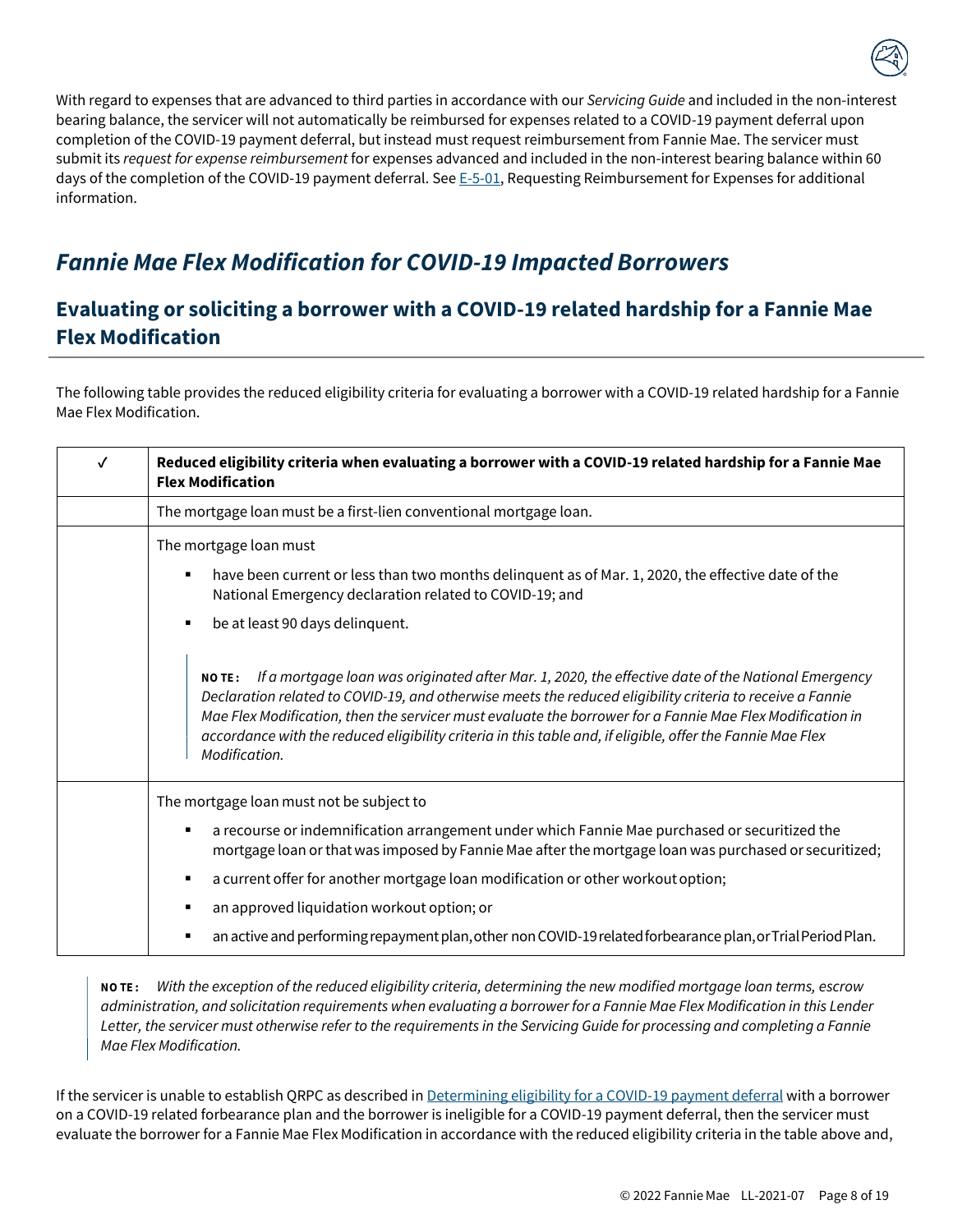

if eligible, the servicer must send an offer for a Fannie Mae Flex Modification within 15 days after expiration of the forbearance plan.

In addition, if a borrower is eligible for a COVID-19 payment deferral but does not respond to the COVID-19 payment deferral offer as described i[n Soliciting the borrower for a post-forbearance COVID-19 payment deferral](#page-13-0) by the acceptance date provided in the COVID-19 payment deferral agreement, then the servicer must evaluate the borrower for a Fannie Mae Flex Modification in accordance with the reduced eligibility criteria in the table above and, if eligible, solicit the borrower for a Fannie Mae Flex Modification within 15 days after the expiration of the COVID-19 payment deferral offer.

NOTE: In either case, the servicer is authorized to continue proactive solicitation for a Fannie Mae Flex Modification at its *discretion.*

The servicer must not solicit a borrower for a Fannie Mae Flex Modification if the property has a scheduled foreclosure sale date within

- 60 days of the evaluation date if the property is in a judicial state, or
- 30 days of the evaluation date if the property is in a non-judicial state.

The servicer must send the borrower the applicabl[e Flex Modification Solicitation Cover Letter](https://servicing-guide.fanniemae.com/THE-SERVICING-GUIDE/SVC-Guide-Exhibits/1208647921/FLEX-MODIFICATION-SOLICITATION-COVER-LETTERS-07-15-2020.htm#FLEX_MODIFICATION_SOLICITATION_COVER_LETTER) with the Flex Modification Trial Period Plan Solicitation Offer - Not Based on an Evaluation of a BR[P Evaluation Notice,](https://singlefamily.fanniemae.com/media/document/doc/evaluation-notices) or the equivalent, and make appropriate changes to these documents, including the applicable Frequently Asked Questions and as needed to comply with applicable law.

See als[o Determining the new modified mortgage loan terms for a Fannie Mae Flex Modification for COVID-19 impacted borrowers](#page-18-0) within this Lender Letter

## <span id="page-17-0"></span>**Evaluating a borrower who defaulted after completing a COVID-19 payment deferral for a Fannie Mae Flex Modification**

If the borrower becomes 60 days delinquent within 6 months of the COVID-19 related payment deferral's effective date and the servicer is unable to achieve QRPC, then the servicer must evaluate the borrower for a Fannie Mae Flex Modification in accordance with the reduced eligibility criteria in the table below and if eligible, offer the Flex Modification to the borrower no later than the 75th day of delinquency. The servicer is not required to

- receive a complete BRP from the borrower, or
- have previously solicited the borrower for a workout option.

NOTE: The servicer is authorized to continue proactive solicitation for Fannie Mae Flex Modification based on reduced *eligibility criteria at its discretion. The servicer must not solicit a borrower for a Fannie Mae Flex Modification based on reduced eligibility criteria if the property has a scheduled foreclosure sale date within 60 days of the evaluation date if the* property is in a judicial state, or within 30 days of the evaluation date if the property is in a non-judicial state.

| Reduced eligibility criteria when soliciting a borrower who defaulted after completing a COVID-19 payment<br>deferral                                                                                                    |
|--------------------------------------------------------------------------------------------------------------------------------------------------------------------------------------------------------------------------|
| The mortgage loan must be a first-lien conventional mortgage loan.                                                                                                                                                       |
| The mortgage loan must not be subject to                                                                                                                                                                                 |
| a recourse or indemnification arrangement under which Fannie Mae purchased or securitized the<br>$\blacksquare$<br>mortgage loan or that was imposed by Fannie Mae after the mortgage loan was purchased or securitized; |
| a current offer for another mortgage loan modification or other workout option;<br>$\blacksquare$                                                                                                                        |
| an approved liquidation workout option; or<br>٠                                                                                                                                                                          |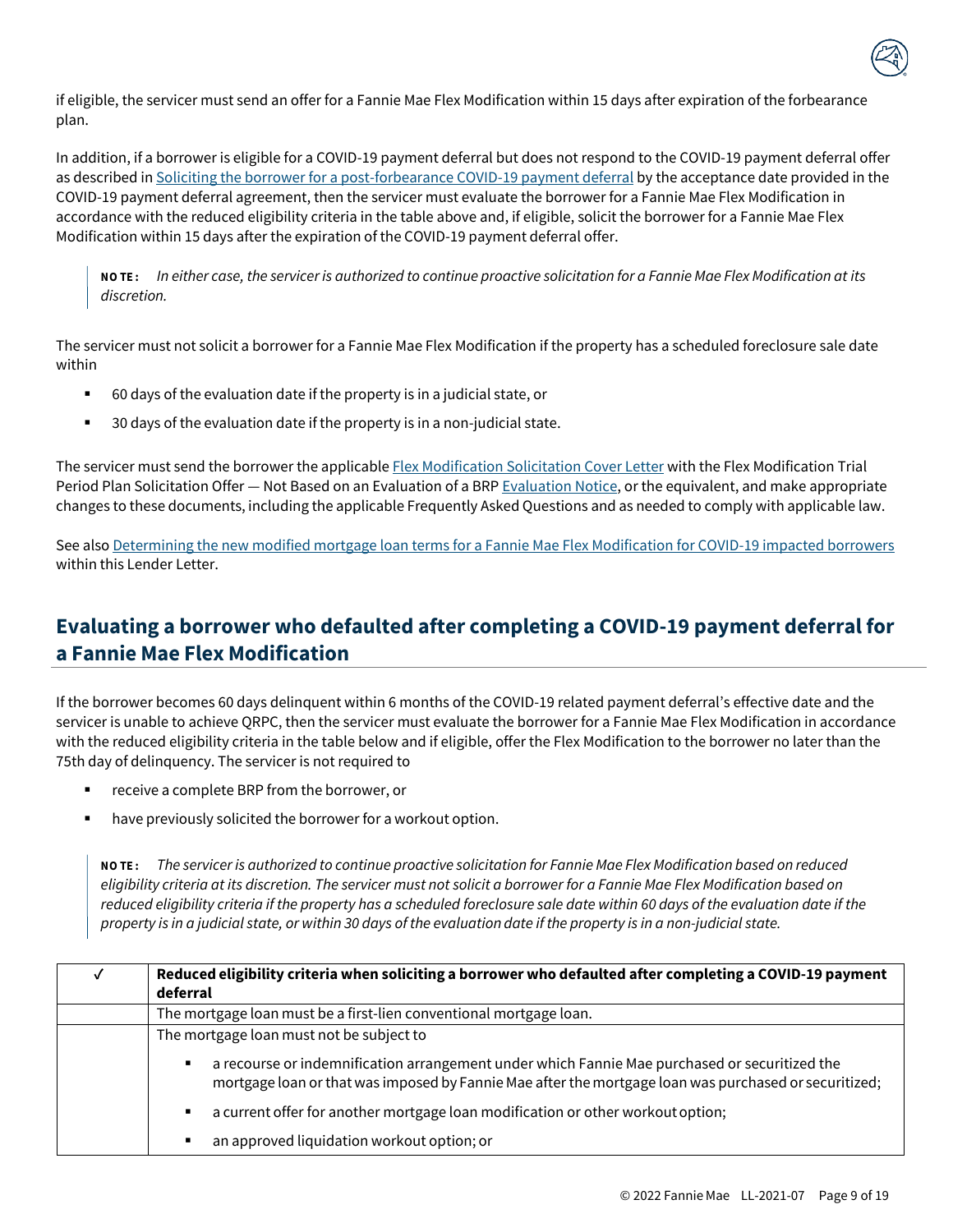| Reduced eligibility criteria when soliciting a borrower who defaulted after completing a COVID-19 payment<br>deferral |  |
|-----------------------------------------------------------------------------------------------------------------------|--|
| an active and performing repayment plan, forbearance plan, or Trial Period Plan.                                      |  |

The servicer must send the borrower the applicabl[e Flex Modification Solicitation Cover Letter](https://servicing-guide.fanniemae.com/THE-SERVICING-GUIDE/SVC-Guide-Exhibits/1208647921/FLEX-MODIFICATION-SOLICITATION-COVER-LETTERS-07-15-2020.htm#FLEX_MODIFICATION_SOLICITATION_COVER_LETTER) with the Flex Modification Trial Period Plan Solicitation Offer - Not Based on an Evaluation of a BR[P Evaluation Notice,](https://singlefamily.fanniemae.com/media/document/doc/evaluation-notices) or the equivalent, and make appropriate changes to these documents, including the applicable Frequently Asked Questions and as needed to comply with applicable law.

See als[o Determining the new modified mortgage loan terms for a Fannie Mae Flex Modification for COVID-19 impacted borrowers](#page-18-0) within this Lender Letter.

# **Performing an escrow analysis for a Fannie Mae Flex Modification for COVID-19**

**impacted borrowers Updated May 4, 2022**

When a borrower is eligible for a Fannie Mae Flex Modification in accordance with the reduced eligibility criteria as outlined in [Evaluating or soliciting a borrower with a COVID-19 related hardship for a Fannie Mae Flex Modification](#page-16-1) or i[n Evaluating a borrower](#page-17-0) [who defaulted after completing a COVID-19 payment deferral for a Fannie Mae Flex Modification](#page-17-0) and the servicer was not collecting escrows on the existing mortgage loan, the servicer is not required to revoke any escrow deposit account waiver and establish an escrow deposit account as a condition of the mortgage loan modification if the servicer confirms the borrower is current on the payments for taxes, special assessments, property and flood insurance payments, payments for borrower-purchased MI, ground rents, and similar.

Prior to offering a Fannie Mae Flex Modification, the servicer must analyze an existing escrow account to estimate the periodic escrow deposit required to ensure adequate funds are available to pay future charges, taking into consideration T&I payments that may come due during the trial period plan.

If the initial escrow analysis identifies an escrow shortage, the servicer must spread repayment of the escrow shortage amount in equal monthly payments over a term of 60 months, unless the borrower decides to pay the shortage amount up-front or over a shorter period, not less than 12 months. Any subsequent escrow shortage that may be identified in the next annual analysis cycle must be spread out over either the remaining term of the initial escrow shortage repayment period or another period of up to 60 months.

Any escrow account shortage that is identified at the time of the mortgage loan modification must not be capitalized and the servicer is not required to fund any existing escrow account shortage.

If applicable law prohibits the establishment of the escrow account, the servicer must ensure that the T&I payments are paid to date.

## <span id="page-18-0"></span>**Determining the new modified mortgage loan terms for a Fannie Mae Flex Modification for COVID-19 impacted borrowers**

When a borrower is eligible for a Fannie Mae Flex Modification in accordance with the reduced eligibility criteria as outlined in [Evaluating or soliciting a borrower with a COVID-19 related hardship for a Fannie Mae Flex Modification](#page-16-1) or i[n Evaluating a borrower](#page-17-0) [who defaulted after completing a COVID-19 payment deferral for a Fannie Mae Flex Modification, t](#page-17-0)he servicer must determine the borrower's new modified mortgage loan terms in accordance with *Determining the Fannie Mae Flex Modification Terms* i[n D2-3.2-07,](https://servicing-guide.fanniemae.com/THE-SERVICING-GUIDE/Part-D-Providing-Solutions-to-a-Borrower/Subpart-D2-Assisting-a-Borrower-Who-is-Facing-Default-or/Chapter-D2-3-Fannie-Mae-s-Home-Retention-and-Liquidation/Section-D2-3-2-Home-Retention-Workout-Options/D2-3-2-07-Fannie-Mae-Flex-Modification/1042575201/D2-3-2-07-Fannie-Mae-Flex-Modification-09-09-2020.htm#Determining.20the.20Fannie.20Mae.20Flex.20Modification.20Terms) Fannie Mae Flex Modification, and in accordance with the requirements below in lieu of those provided in *Determining the New Modified Mortgage Loan Terms* in **F-1-27**, Processing a Fannie Mae Flex Modification.

**NO TE :** *With the exception of Step 2, all other steps in the table below that are applicable to a Fannie Mae Flex Modification for COVID-19 impacted borrowers under the reduced eligibility criteria remain unchanged and are included for ease of reference.*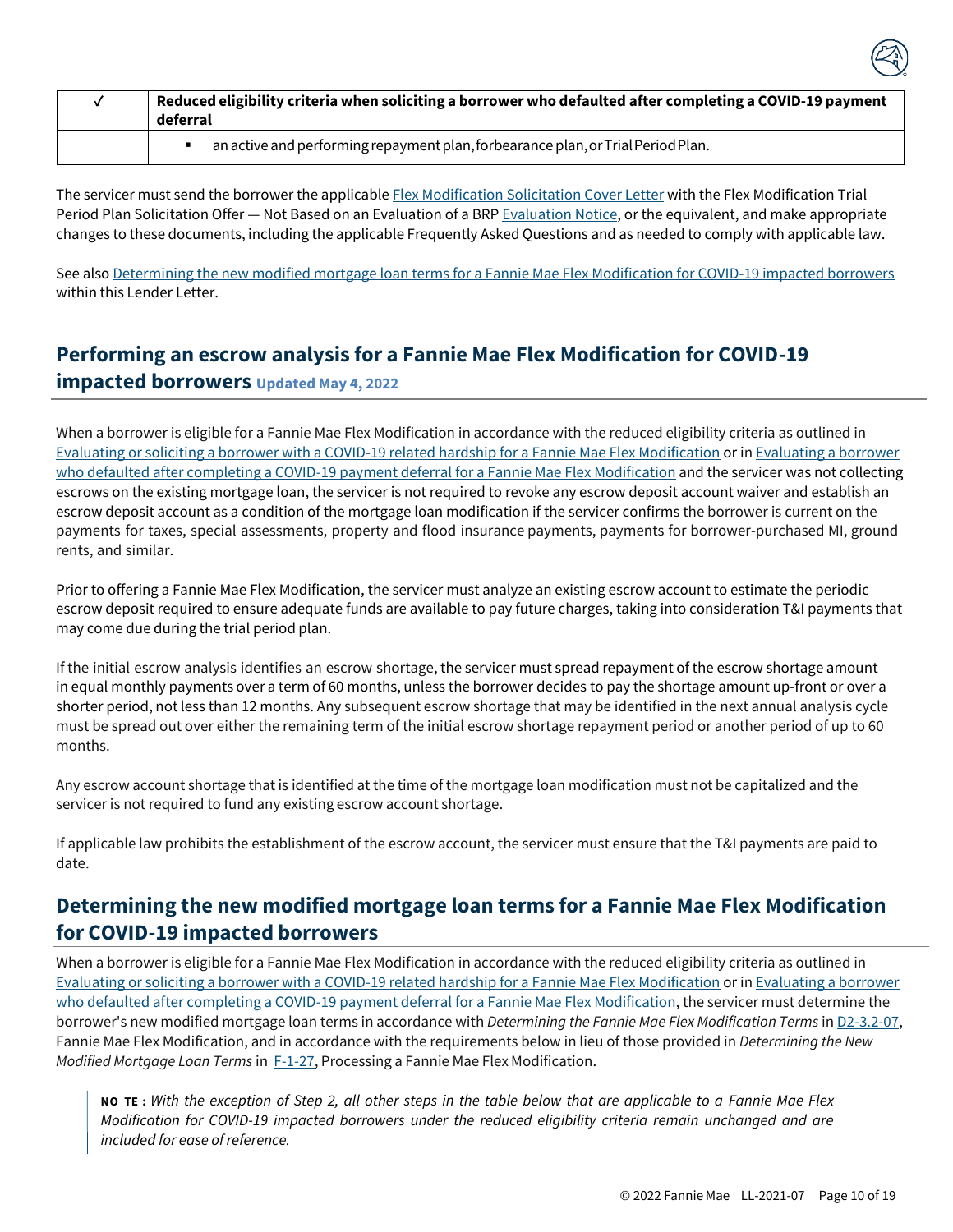

The servicer must determine the post-modification MTMLTV ratio and complete all the steps in the order shown in the following table, unless prohibited by applicable law, to determine the borrower's new modified mortgage loan terms.

| <b>Step</b>    | <b>Servicer Action</b>                                                                                                                                                                                                                                                                                                                                                                                                                                                                                                                                                                                                                                                                                                                                                                                                                                                                                                                                                                                                                                                                  |                                                                                                                                                                                                               |
|----------------|-----------------------------------------------------------------------------------------------------------------------------------------------------------------------------------------------------------------------------------------------------------------------------------------------------------------------------------------------------------------------------------------------------------------------------------------------------------------------------------------------------------------------------------------------------------------------------------------------------------------------------------------------------------------------------------------------------------------------------------------------------------------------------------------------------------------------------------------------------------------------------------------------------------------------------------------------------------------------------------------------------------------------------------------------------------------------------------------|---------------------------------------------------------------------------------------------------------------------------------------------------------------------------------------------------------------|
| 1              | Capitalize eligible arrearages. The following are considered as acceptable arrearages for capitalization:                                                                                                                                                                                                                                                                                                                                                                                                                                                                                                                                                                                                                                                                                                                                                                                                                                                                                                                                                                               |                                                                                                                                                                                                               |
|                | accrued interest;<br>out-of-pocket escrow advances to third parties, provided they are paid prior to the effective date of the<br>mortgage loan modification;<br>servicing advances paid to third parties in the ordinary course of business and not retained by the<br>٠<br>servicer, provided they are paid prior to the effective date of the mortgage loan modification, if allowed<br>by state laws; and<br>any outstanding non-interest bearing balance from a previously completed loan modification or a<br>٠<br>previously completed payment deferral.<br>If applicable state law prohibits capitalization of past due interest or any other amount, the servicer<br><b>NOTE:</b><br>must collect such funds from the borrower over a period not to exceed 60 months unless the borrower decides<br>to pay the amount up-front. Late charges may not be capitalized and must be waived ifthe borrower satisfies<br>all conditions of the Trial Period Plan.<br>See Administering an Escrow Account in Connection With a Mortgage Loan Modification in B-1-01, Administering an |                                                                                                                                                                                                               |
|                | Escrow Account and Paying Expenses for additional information.                                                                                                                                                                                                                                                                                                                                                                                                                                                                                                                                                                                                                                                                                                                                                                                                                                                                                                                                                                                                                          |                                                                                                                                                                                                               |
| $\overline{2}$ | Set the modification interest rate to a fixed rate based on the requirements in the following table using the<br>contractual interest rate in effect for the periodic payment due in the month of the evaluation date.                                                                                                                                                                                                                                                                                                                                                                                                                                                                                                                                                                                                                                                                                                                                                                                                                                                                  |                                                                                                                                                                                                               |
|                | If the mortgage loan is                                                                                                                                                                                                                                                                                                                                                                                                                                                                                                                                                                                                                                                                                                                                                                                                                                                                                                                                                                                                                                                                 | Then the servicer must                                                                                                                                                                                        |
|                | a fixed rate (including an ARM or step-rate that has<br>reached its final step)                                                                                                                                                                                                                                                                                                                                                                                                                                                                                                                                                                                                                                                                                                                                                                                                                                                                                                                                                                                                         | Set the modified interest rate to the lesser of<br>the Fannie Mae Modification Interest Rate, or<br>the borrower's current contractual interest<br>rate.                                                      |
|                | an ARM or step-rate that has not reached its final<br>interest rate                                                                                                                                                                                                                                                                                                                                                                                                                                                                                                                                                                                                                                                                                                                                                                                                                                                                                                                                                                                                                     | Set the modified interest rate to the lesser of<br>the Fannie Mae Modification Interest Rate,<br>the final interest rate for the step-rate<br>modification, or<br>the lifetime interest rate cap for the ARM. |
| 3              | Extend the term to 480 months from the mortgage loan modification effective date.                                                                                                                                                                                                                                                                                                                                                                                                                                                                                                                                                                                                                                                                                                                                                                                                                                                                                                                                                                                                       |                                                                                                                                                                                                               |
|                | NO TE: When the mortgage loan is secured by a property where the title is held as a leasehold estate, theterm<br>of the leasehold estate must not expire prior to the date that is five years beyond the new maturity date of the<br>modified mortgage loan. In the event that the current term of the leasehold estate would expire prior to such<br>date, the term of the leasehold estate must be renegotiated to satisfy this requirement for the mortgage loan to<br>be eligible for the mortgage loan modification.                                                                                                                                                                                                                                                                                                                                                                                                                                                                                                                                                               |                                                                                                                                                                                                               |
| 4              | Forbear principal if the post-modification MTMLTV ratio is greater than 100%, in an amount that is the lesser of<br>30% of the gross post-modification UPB of the mortgage loan.                                                                                                                                                                                                                                                                                                                                                                                                                                                                                                                                                                                                                                                                                                                                                                                                                                                                                                        | an amount that would create a post-modification MTMLTV ratio of 100% using the interest-bearing UPB, or                                                                                                       |
| 5              | Provide or increase principal forbearance until a 20% P&I payment reduction is achieved; however, the servicer must<br>not forbear more than<br>an amount that would create a post-modification MTMLTV ratio less than 80% using the interest-bearing<br>principal balance, or<br>30% of the gross post-modification UPB of the mortgage loan.                                                                                                                                                                                                                                                                                                                                                                                                                                                                                                                                                                                                                                                                                                                                          |                                                                                                                                                                                                               |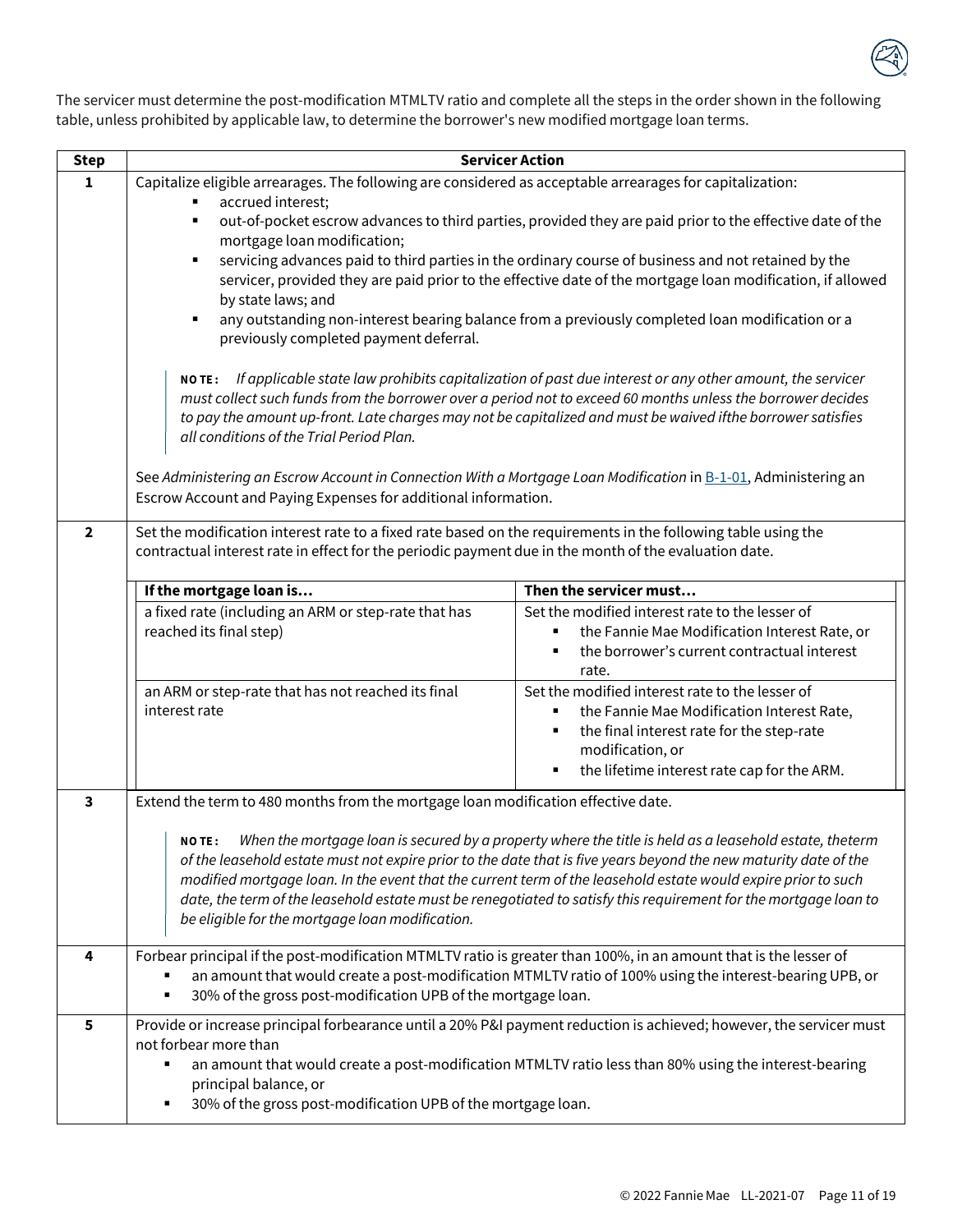

NOTE: Interest must not accrue on any principal forbearance. Principal forbearance is payable upon the earliest of the *maturity of the mortgage loan modification, sale or transfer of the property, refinance of the mortgage loan, or payoff of the interest-bearing UPB.*

## **Update to Fannie Mae Flex Modification eligibility criteria**

A COVID-19 payment deferral does not count as a mortgage loan modification when determining the number of times the mortgage loan has previously been modified for purposes of determining eligibility for a Fannie Mae Flex Modification in accordance with *Determining Eligibility for a Fannie Mae Flex Modification* in [D2-3.2-07,](https://servicing-guide.fanniemae.com/THE-SERVICING-GUIDE/Part-D-Providing-Solutions-to-a-Borrower/Subpart-D2-Assisting-a-Borrower-Who-is-Facing-Default-or/Chapter-D2-3-Fannie-Mae-s-Home-Retention-and-Liquidation/Section-D2-3-2-Home-Retention-Workout-Options/D2-3-2-07-Fannie-Mae-Flex-Modification/1042575201/D2-3-2-07-Fannie-Mae-Flex-Modification-09-09-2020.htm?touchpoint=guide%3FSearchType%3Dsf) Fannie Mae Flex Modification.

# <span id="page-20-0"></span>*Evaluation hierarchy for a borrower impacted by COVID-19*

### **Evaluation hierarchy for a borrowerimpacted by COVID-19**

The servicer must evaluate borrowers impacted by COVID-19 for a COVID-19 payment deferral or a Fannie Mae Flex Modification in accordance with the eligibility requirements and evaluation hierarchy described below.

If the servicer determines that the borrower is unable to resolve the delinquency through a reinstatement and cannot afford a repayment plan, the servicer must evaluate the borrower for a workout option in accordance with the evaluation hierarchy in the following table.

| If the servicer                                                                                                                  | Then the servicer must evaluate the borrower impacted by COVID-19 for                                                                                                                                                                                                                                                                                                                                                                                                                                                                                                                                                                                                                           |  |
|----------------------------------------------------------------------------------------------------------------------------------|-------------------------------------------------------------------------------------------------------------------------------------------------------------------------------------------------------------------------------------------------------------------------------------------------------------------------------------------------------------------------------------------------------------------------------------------------------------------------------------------------------------------------------------------------------------------------------------------------------------------------------------------------------------------------------------------------|--|
| achieves QRPC with the borrower,<br>regardless of whether the<br>borrower was on a COVID-19<br>related forbearance plan          | a COVID-19 payment deferral in accordance with Determining eligibility for a<br>٠<br>COVID-19 payment deferral, and if eligible offer a COVID-19 payment deferral;<br>unless<br>the servicer determines that the borrower is not capable of maintaining the<br>$\circ$<br>full contractual monthly PITI payment, including the amount required to<br>repay any escrow shortage amount over a term of 60 months;<br>the mortgage loan is greater than 18 months delinquent; or<br>$\circ$<br>the COVID-19 payment deferral would result in the mortgage loan exceeding<br>$\circ$<br>18 cumulative months of deferred past-due P&I payments; then the servicer<br>must evaluate the borrower for |  |
|                                                                                                                                  | a Fannie Mae Flex Modification in accordance with the reduced eligibility criteria<br>٠<br>in Evaluating or soliciting a borrower with a COVID-19 related hardship for a<br>Fannie Mae Flex Modification, and if eligible offer a Fannie Mae Flex Modification;<br>unless<br>the mortgage loan is two or more months delinquent as of the effective date<br>$\circ$<br>of the National Emergency declaration related to the COVID-19 emergency;<br>or<br>the mortgage loan is less than 90 days delinquent; then the servicer must<br>$\circ$<br>evaluate the borrower for                                                                                                                      |  |
|                                                                                                                                  | a Fannie Mae Flex Modification in accordance with D2-3.2-07, Fannie Mae Flex<br>٠<br>Modification, and if eligible offer a Fannie Mae Flex Modification.                                                                                                                                                                                                                                                                                                                                                                                                                                                                                                                                        |  |
| does not achieve QRPC with a<br>borrower who is on a COVID-19<br>related forbearance plan prior to<br>the expiration of the plan | a COVID-19 payment deferral if the borrower is otherwise eligible in accordance<br>$\blacksquare$<br>with Determining eligibility for a COVID-19 payment deferral, and if eligible,<br>solicit the borrower for a COVID-19 payment deferral in accordance with<br>Soliciting the borrower for a post-forbearance COVID-19 payment deferral;<br>unless                                                                                                                                                                                                                                                                                                                                           |  |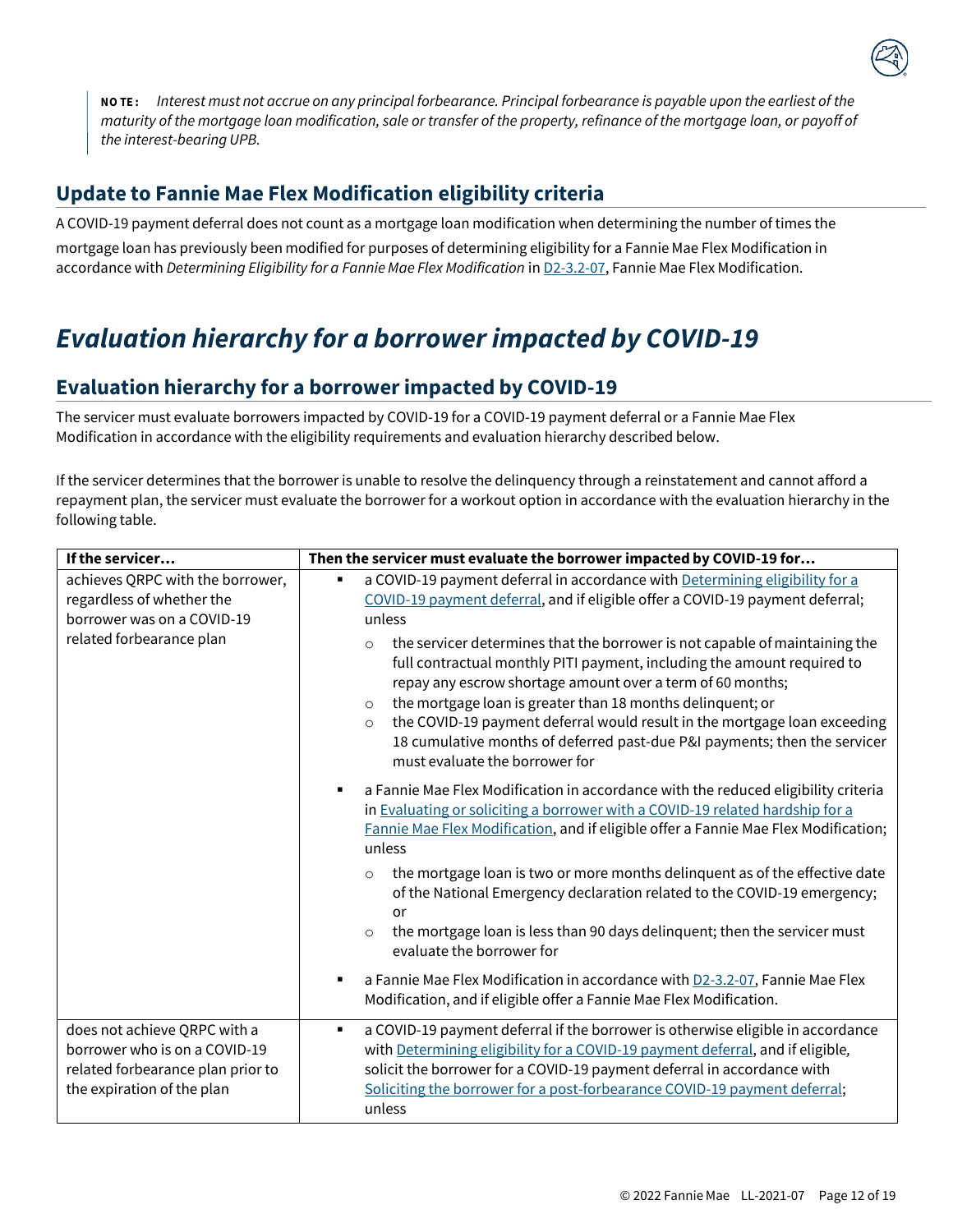| If the servicer                                                                                 | Then the servicer must evaluate the borrower impacted by COVID-19 for                                                                                                                                                                                                                                                                                                                                                                                                                                                                                                                                                                                                                                                                                    |  |
|-------------------------------------------------------------------------------------------------|----------------------------------------------------------------------------------------------------------------------------------------------------------------------------------------------------------------------------------------------------------------------------------------------------------------------------------------------------------------------------------------------------------------------------------------------------------------------------------------------------------------------------------------------------------------------------------------------------------------------------------------------------------------------------------------------------------------------------------------------------------|--|
|                                                                                                 | the mortgage loan is greater than 18 months delinquent, or<br>$\circ$<br>the COVID-19 payment deferral would result in the mortgage loan exceeding<br>$\circ$<br>18 cumulative months of deferred past-due P&I payments; then the servicer<br>must evaluate the borrower for                                                                                                                                                                                                                                                                                                                                                                                                                                                                             |  |
|                                                                                                 | a Fannie Mae Flex Modification in accordance with the reduced eligibility criteria<br>٠<br>in Evaluating or soliciting a borrower with a COVID-19 related hardship for a<br>Fannie Mae Flex Modification, and if eligible, solicit the borrower for a Fannie<br>Mae Flex Modification in accordance with Evaluating or soliciting a borrower<br>with a COVID-19 related hardship for a Fannie Mae Flex Modification; unless                                                                                                                                                                                                                                                                                                                              |  |
|                                                                                                 | the mortgage loan is two or more months delinquent as of the effective date<br>$\circ$<br>of the National Emergency declaration related to the COVID-19 emergency;<br>then the servicer must evaluate the borrower for                                                                                                                                                                                                                                                                                                                                                                                                                                                                                                                                   |  |
|                                                                                                 | a Fannie Mae Flex Modification in accordance with D2-3.2-07, Fannie Mae Flex<br>٠<br>Modification; and if the mortgage loan is 90 or more days delinquent and the<br>borrower is otherwise eligible, solicit the borrower a Fannie Mae Flex<br>Modification in accordance with Evaluating or soliciting a borrower with a<br>COVID-19 related hardship for a Fannie Mae Flex Modification.                                                                                                                                                                                                                                                                                                                                                               |  |
|                                                                                                 | If the borrower doesn't respond to the COVID-19 payment deferral offeras<br><b>NOTE:</b><br>described in Soliciting the borrower for a post-forbearance COVID-19 payment<br>deferral by the acceptance date provided in the COVID-19 payment deferral<br>agreement, then the servicer must evaluate the borrower for a Fannie Mae Flex<br>Modification in accordance with the reduced eligibility criteria in accordance with<br>Evaluating or soliciting a borrower with a COVID-19 related hardship for a Fannie<br>Mae Flex Modification and, if eligible, solicit the borrower for a Fannie Mae Flex<br>Modification in accordance with Evaluating or soliciting a borrower with a COVID-<br>19 related hardship for a Fannie Mae Flex Modification. |  |
| does not achieve QRPC with a<br>borrower who was not on a COVID-<br>19 related forbearance plan | a Fannie Mae Flex Modification in accordance with D2-3.2-07, Fannie Mae Flex<br>$\blacksquare$<br>Modification; and if the mortgage loan is 90 or more days delinquent and the<br>borrower is otherwise eligible, solicit the borrower a Fannie Mae Flex<br>Modification in accordance with Evaluating or soliciting a borrower with a<br>COVID-19 related hardship for a Fannie Mae Flex Modification.                                                                                                                                                                                                                                                                                                                                                  |  |

# <span id="page-21-0"></span>*Updates to the Investor Reporting Manual*

## **Updates to the** *Investor Reporting Manual*

#### **Reporting a Mortgage Loan Eligible for a COVID-19 Payment Deferral**

Loan activity reporting must continue on a delinquent mortgage loan that is subject to a COVID-19 payment deferral. If the mortgage loan is in an MBS pool, then the servicer must not request a reclassification.

The final "pre-payment deferral" UPB and LPI values in Fannie Mae's servicing solutions system must match the last reported UPB and LPI in Fannie Mae's investor reporting system. If the values do not match, this will cause an exception in Fannie Mae's servicing solutions system and the COVID-19 payment deferral case cannot close until this discrepancy is resolved.

For a COVID-19 payment deferral, reporting a payment LAR with LPI and UPB movement is only required during the month of the solicitation or if the servicer has chosen to use a processing month and as of the date of evaluation the mortgage loan is

- 18 months delinquent, or
- the COVID-19 payment deferral would cause the mortgage loan to exceed 18 months of cumulative deferred past-due P&I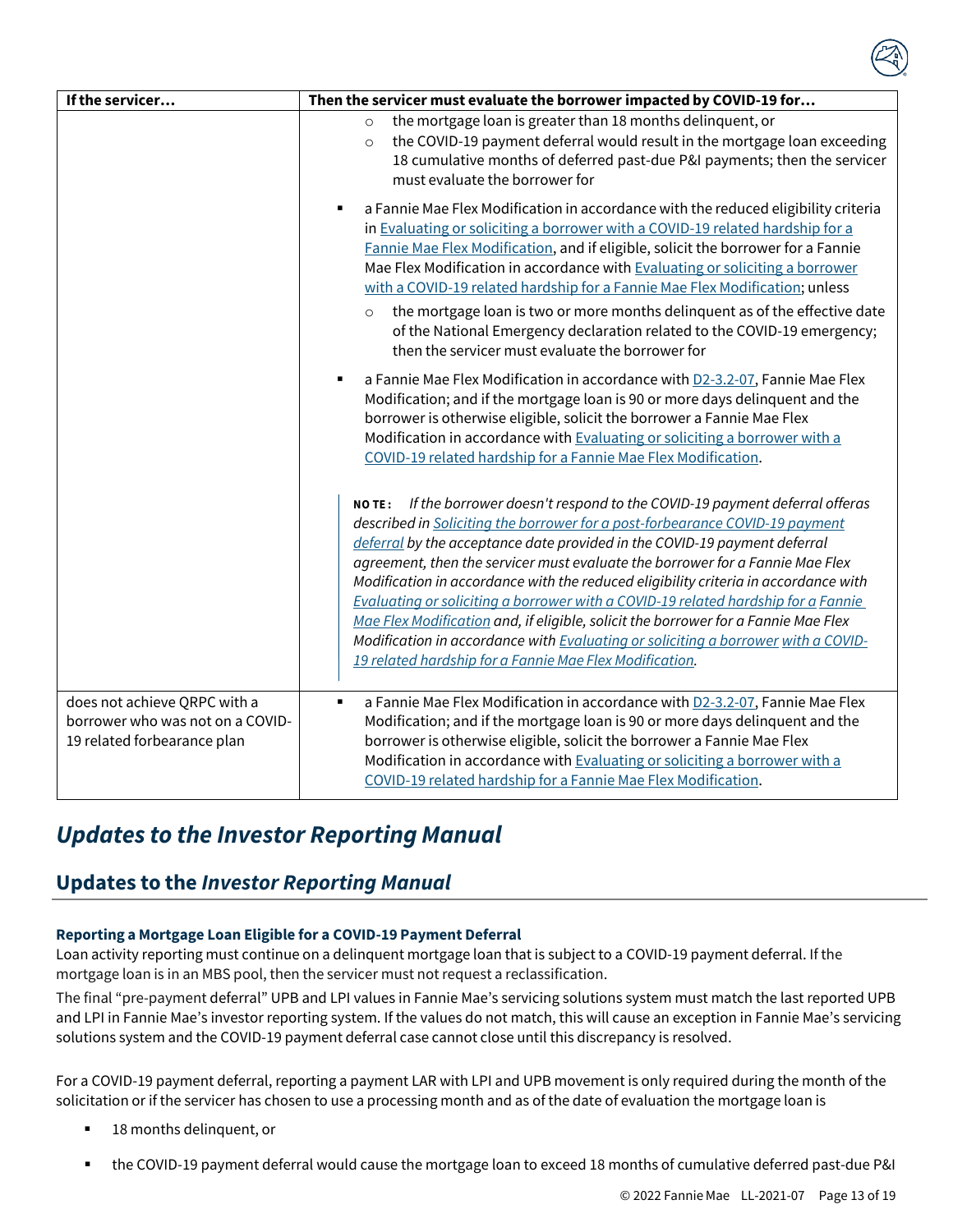

#### payments.

In this instance, the borrower must make his or her full monthly contractual payment during the evaluation month or processing month, as applicable, and the servicer must report the payment LAR at least one business day prior to the last day of such calendar month. Failure to do so will result in the COVID-19 payment deferral not being processed in Fannie Mae's servicing solutions system.

The following table provides additional instructions based on what is processed in the current reporting month prior to acceptance of the payment deferral in Fannie Mae's investor reporting system.

| If                                                                                                                                                         | Then                                                                                                                                                                                                                                          |
|------------------------------------------------------------------------------------------------------------------------------------------------------------|-----------------------------------------------------------------------------------------------------------------------------------------------------------------------------------------------------------------------------------------------|
| no LAR or a LAR without LPI and UPB movement is processed<br>by CD22 in the current reporting month prior to the COVID-19<br>payment deferral's acceptance | the servicer must report a subsequent LAR with LPI and UPB<br>movement reflecting the "pre-COVID-19 payment deferral"<br>activity. The payment LAR must be reported at least one<br>business day prior to the last day of the calendar month. |
|                                                                                                                                                            | NOTE: This is applicable only in instances where afull<br>monthly contractual payment is required in the<br>evaluation or processing month.                                                                                                   |
| a LAR was successfully processed and the COVID-19 payment<br>deferral is accepted in the current reporting month                                           | any subsequent LAR received in the same reporting month will<br>be deemed "Invalid" and will be reflected as such in the Loan<br>Activity Summary Report. A detailed list can be obtained from<br>your Investor Reporting analyst.            |
|                                                                                                                                                            | The first LAR that Fannie Mae will accept<br><b>NOTE:</b><br>after the COVID-19 payment deferral terms are<br>reflected in the Fannie Mae's investor reporting<br>system will be in the next reporting month.                                 |

#### **Reporting a Mortgage Loan After a COVID-19 Payment Deferral**

A COVID-19 payment deferral creates a non-interest bearing balance (referred to in the *Investor Reporting Manual* as "principal forbearance") due and payable at the maturity of the mortgage loan, or earlier upon the sale or transfer of the property, refinance of the mortgage loan, or payoff of the interest-bearing UPB. The servicer must not calculate interest on the principal forbearance amount.

In the reporting month following the acceptance of a COVID-19 payment deferral, the servicer must report the mortgage loan's

- net UPB (gross UPB minus the principal portion of the COVID-19 payment deferral amount) in the "Actual UPB" field on the LAR if there is no LPI movement; or
- amortized UPB based on the net UPB (gross UPB minus the principal portion of the COVID-19 payment deferral amount) in the "Actual UPB" field on the LAR if there is LPI movement.

NOTE: The initial reduction in UPB caused by the principal forbearance must not be reported to Fannie Mae as a *principal curtailment.*

The following table provides additional instructions related to reporting requirements for mortgage loans that were subject to a payment deferral and have an outstanding principal forbearance at the time of a principal curtailment, a payoff, or a repurchase.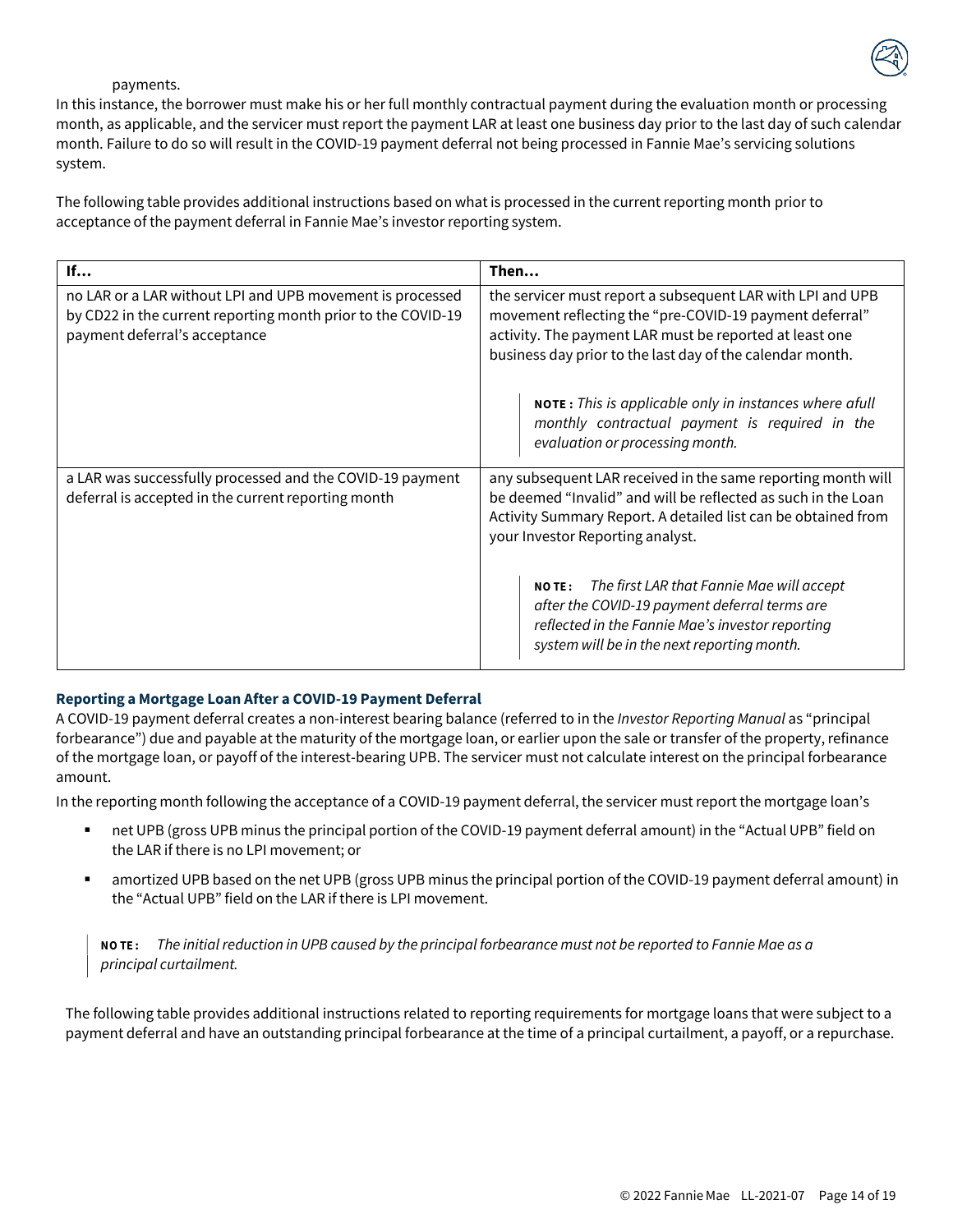| If                                   | Then                                                                                                                                                                                                                                                                                                                                                                                                                               |
|--------------------------------------|------------------------------------------------------------------------------------------------------------------------------------------------------------------------------------------------------------------------------------------------------------------------------------------------------------------------------------------------------------------------------------------------------------------------------------|
| a principal curtailment is received  | if the principal curtailment being applied is less than the<br>٠<br>interest-bearing UPB, the servicer must apply such<br>principal curtailment to the interest-bearing UPB.                                                                                                                                                                                                                                                       |
|                                      | if the principal curtailment is greater than or equal to the<br>interest-bearing UPB, then the servicer must apply such<br>curtailment in the following order:                                                                                                                                                                                                                                                                     |
|                                      | to the non-interest bearing balance, if any; and                                                                                                                                                                                                                                                                                                                                                                                   |
|                                      | to the interest-bearing UPB.<br>2.                                                                                                                                                                                                                                                                                                                                                                                                 |
| a payoff or a repurchase is received | the servicer must include the principal forbearance amount when<br>reporting the principal remittance amount.                                                                                                                                                                                                                                                                                                                      |
|                                      | Principal forbearance reported on the liquidation<br><b>NOTE:</b><br>LAR consists of the deferred principal amount, the gross<br>interest amount, escrow advances, servicing advances, and<br>any prior principal forbearance on the mortgage loan.<br>Attempting to report a payoff or a repurchase without<br>including the principal forbearance amount will generate an<br>exception (hard reject) upon submission of the LAR. |

NOTE: Generally, servicer P&I advances will be reimbursed within three to four business days after a COVID-19 *payment deferral has been accepted in Fannie Mae's investor reporting system.*

<span id="page-23-0"></span>Servicers who have questions about this Lender Letter should contact their Fannie Mae Account Team, Portfolio Manager, or Fannie Mae's Single-Family Servicer Support Center at 1-800-2FANNIE (1-800-232-6643). Have Guide questions? Get answers to all your policy questions, straight from the source. Ask [Poli.](https://askpoli.fanniemae.com/?guideType=Servicing&_ga=2.39744419.183221993.1590588944-635827362.1590588944)

Let your voice be heard! We want your feedback on our policy communications to help us improve the clarity of new and updated policy and understand any implications to borrowers. Click below to take a short survey regarding this Lender Letter.

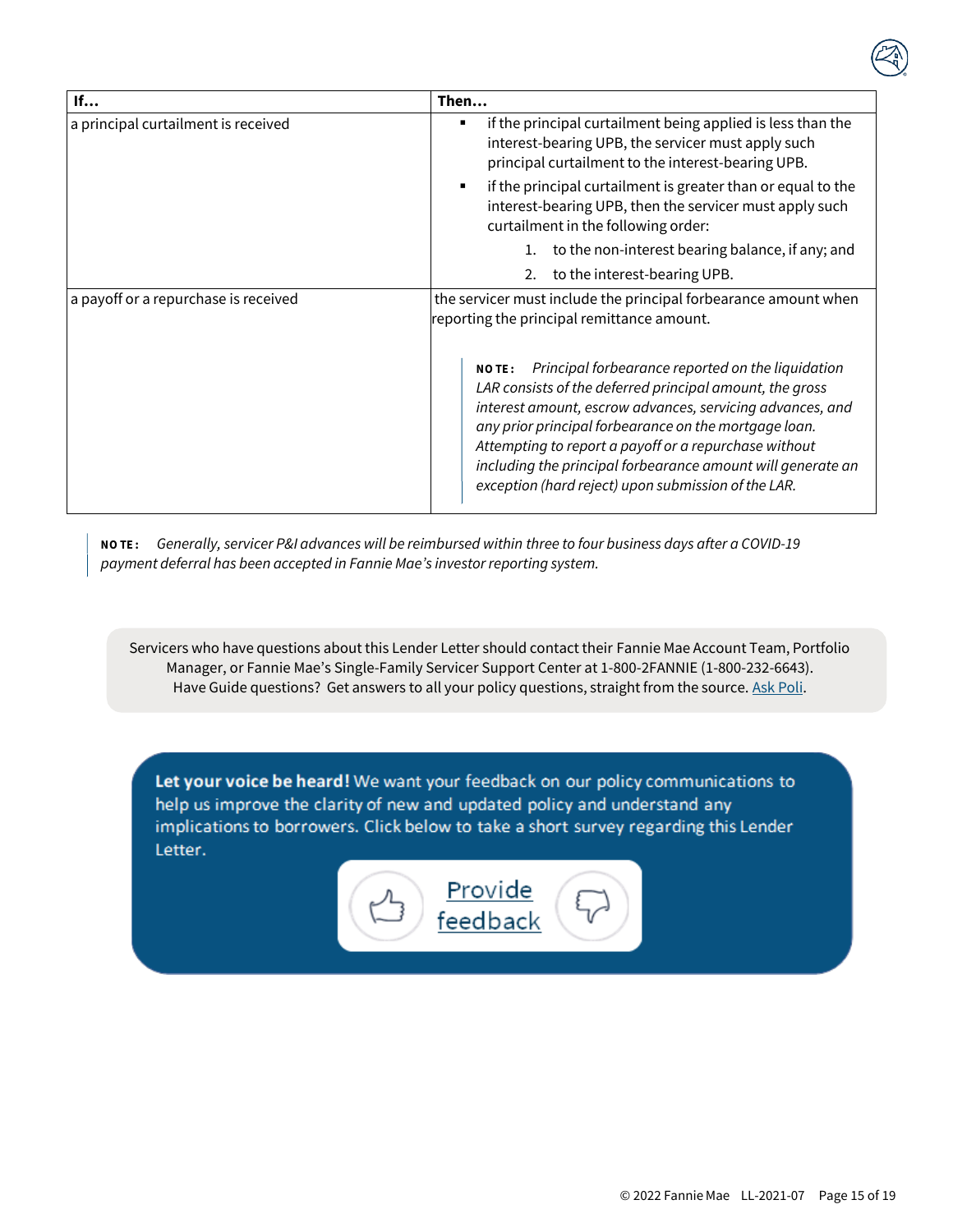# **Appendix**

<span id="page-24-0"></span>*PAYMENT DEFERRAL POST COVID-19 FORBEARANCE SOLICITATION COVER LETTER*

# **[Servicer Logo]**

[BORROWER 1 NAME] [BORROWER 2 NAME] [ADDRESS 1] [ADDRESS 2] [CITY, STATE ZIP CODE]

[DATE]

Reference: [LOAN NUMBER]

**Subject**: Unable to Contact You During Your Forbearance Plan – Offer Enclosed

Dear [BORROWER NAME(S)]:

We have been trying to reach you during your forbearance plan to discuss your situation and to provide information on options that may be available to you to resolve your delinquency. We would like to offer you an opportunity to enter into a more permanent solution. You have options, but you must act now. We are here to help. If you have questions about the options listed below, **please contact us immediately.**

#### **Can You Resume Your Regular Monthly Mortgage Payment?**

You have been approved for a payment deferral. This is a solution that brings your mortgage current, prevents foreclosure, and delays repayment of the mortgage payments you missed during your forbearance plan. If your hardship has been resolved and you are able to resume making your mortgage payments following your forbearance plan, a payment deferral may be the best option to immediately bring your mortgage current. **Please refer to the enclosed payment deferral agreement for more details on this offer and how to accept it.**

#### **Do You Need More Affordable Monthly Mortgage Payments?**

If your hardship has been resolved but you are not able to continue making your mortgage payments following your forbearance plan, you may be eligible for a loan modification that could lower your monthly mortgage payment. The loan modification changes the terms of the loan and targets lowering your monthly mortgage payment by extending the loan term to 40 years from the date of the modification. If you complete a loan modification, it will bring your loan current and prevent foreclosure. Contact us if you would like to explore a loan modification.

#### **[Use only if the borrower has additional forbearance available] Do You Need More Time to Resolve Your Hardship?**

You may need more time to resolve your hardship before we can determine what long-term solution best works for you. If so, an extension of your forbearance plan may be available. To receive an extension, you must contact us to discuss your options.

#### **Unable to Resolve the Delinquency or Prefer to Leave Your Home?**

You may have other options to avoid foreclosure.

- A short sale: the sale of your property for a price that is less than the amount you still owe on your mortgage.
- A Mortgage Release<sup>™</sup> (deed-in-lieu of foreclosure): the transfer of ownership of your property to us in exchange for release of some or all of the amount you still owe on your mortgage.

If you are approved for a short sale or Mortgage Release and complete the necessary steps, we will cancel your remaining mortgage debt obligation. **Cancellation of debt may have tax consequences. Please consult a tax advisor to discuss potential tax consequences.**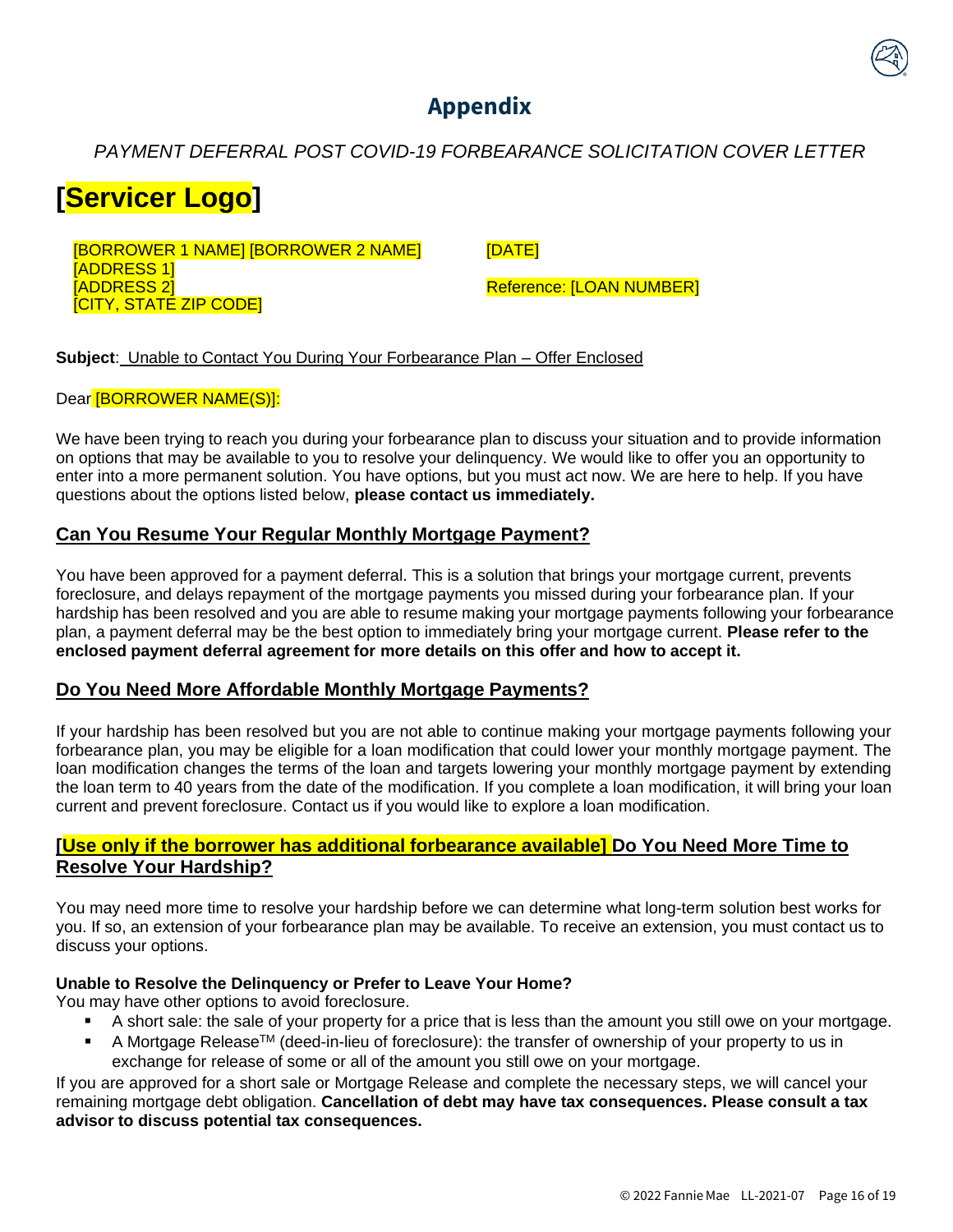## **QUESTIONS? CONTACT US**

#### **[SERVICER'S NAME] Phone: [8XX-XXX-XXXX] Email Address: [SERVICER'S EMAIL] Website: [SERVICER'S WEBSITE]**

We encourage you to review the enclosed payment deferral agreement which includes instruction on how to accept the offer. Thank you for your prompt attention to this matter. We are here to help you with your mortgage.

Sincerely,

Customer Support [SERVICER NAME]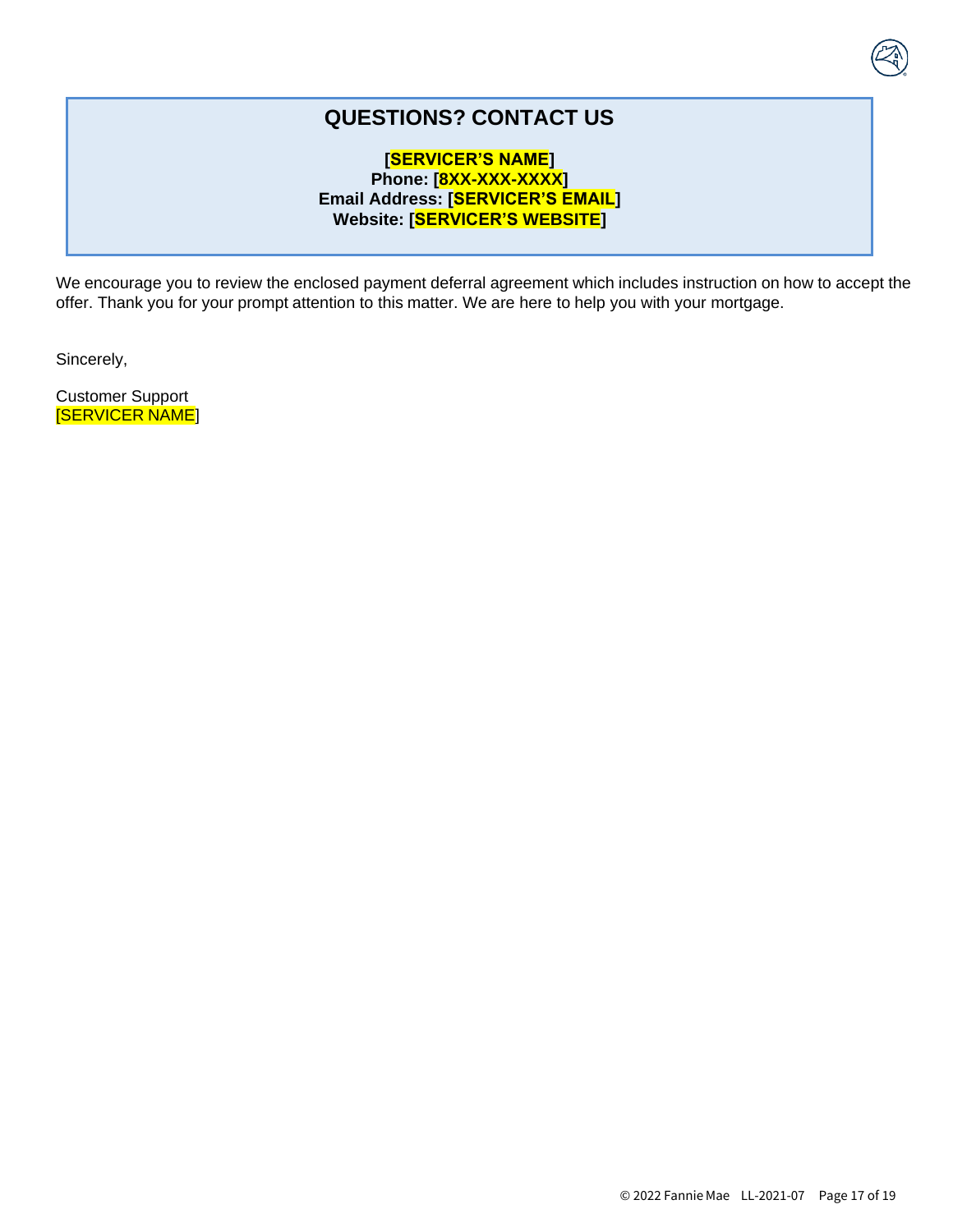# **Change Control Log**

<span id="page-26-0"></span>The following table provides a description of the updates that have been made to this Lender Letter and [LL-2020-07.](https://singlefamily.fanniemae.com/media/document/pdf/lender-letter-ll-2020-07-covid-19-payment-deferral)

| <b>Date of Update</b> | <b>Description of Update</b>                                                                                                                                                                                                                                                                                                                                                                                                                                                                                                                                                                                                                                                |
|-----------------------|-----------------------------------------------------------------------------------------------------------------------------------------------------------------------------------------------------------------------------------------------------------------------------------------------------------------------------------------------------------------------------------------------------------------------------------------------------------------------------------------------------------------------------------------------------------------------------------------------------------------------------------------------------------------------------|
| Nov. 17, 2021         | Updated the requirements related to performing an escrow analysis to require servicers to                                                                                                                                                                                                                                                                                                                                                                                                                                                                                                                                                                                   |
|                       | perform an escrow analysis when evaluating a borrower for a COVID-19 payment deferral;<br>inform the borrower of the full monthly contractual payment based on repayment of any<br>٠<br>escrow shortage amount over aterm of 60 months before the borrower can accept the COVID-19<br>payment deferral offer; and<br>spread any escrow shortage repayment amount in equal monthly payments over a period of<br>٠<br>60 months, unless the borrower decides to pay the escrow shortage amount in a lump sum<br>up-front or over a shorter period (not less than 12months) for a COVID-19 payment deferral<br>or a Flex Modification for COVID-19 impacted borrowers.         |
|                       | Servicers were encouraged to implement these policy changes upon publication on Nov. 17, 2021, but were<br>required to implement them no later than Mar. 1, 2022. These changes also applied to Fannie Mae Flex<br>Modification and disaster payment deferral.                                                                                                                                                                                                                                                                                                                                                                                                              |
| Jun. 30, 2021         | Required that borrowers who have experienced a hardship related to COVID-19 and who are not capable of<br>maintaining their current contractual monthly PITI payment be evaluated for a Fannie Mae Flex<br>Modification in accordance with the reduced eligibility criteria as described in this Lender Letter. In an<br>effort to provide an interest rate reduction to these borrowers regardless of the mortgage loan's MTMLTV,<br>we removed the post-modification MTMLTV threshold related to setting the modification interest rate when<br>determining the new modified terms for a Fannie Mae Flex Modification that satisfies the reduced eligibility<br>criteria. |
|                       | Servicers were encouraged to implement this policy change immediately upon publication on Jun. 30,<br>2021, but were required to implement it no later than Aug. 31, 2021.                                                                                                                                                                                                                                                                                                                                                                                                                                                                                                  |
| Feb. 25, 2021         | Updated the eligibility criteria for COVID-19 payment deferral to                                                                                                                                                                                                                                                                                                                                                                                                                                                                                                                                                                                                           |
|                       | permit the mortgage loan to be less than or equal to 18 months delinquent as of the date of<br>evaluation, and                                                                                                                                                                                                                                                                                                                                                                                                                                                                                                                                                              |
|                       | eliminate the limit of one COVID-19 payment deferral and instead limit the COVID-19 payment<br>٠<br>deferral to a cumulative deferral of 18 months of past-due principal and interest (P&I) payments.                                                                                                                                                                                                                                                                                                                                                                                                                                                                       |
|                       | Updated the following requirements to reflect the amended COVID-19 payment deferral eligibility<br>requirements above:                                                                                                                                                                                                                                                                                                                                                                                                                                                                                                                                                      |
|                       | Determining the COVID-19 payment deferral terms                                                                                                                                                                                                                                                                                                                                                                                                                                                                                                                                                                                                                             |
|                       | Completing a COVID-19 payment deferral                                                                                                                                                                                                                                                                                                                                                                                                                                                                                                                                                                                                                                      |
|                       | Soliciting the borrower for a post-forbearance COVID-19 payment deferral, including updates to<br>٠<br>the instructions in the Payment Deferral Post COVID-19 Forbearance Solicitation Cover Letter and<br>the payment deferral agreement                                                                                                                                                                                                                                                                                                                                                                                                                                   |
|                       | Reporting a COVID-19 payment deferral to Fannie Mae<br>٠                                                                                                                                                                                                                                                                                                                                                                                                                                                                                                                                                                                                                    |
|                       | Evaluation hierarchy for a borrower impacted by COVID-19<br>٠                                                                                                                                                                                                                                                                                                                                                                                                                                                                                                                                                                                                               |
|                       | Updates to the Investor Reporting Manual<br>٠                                                                                                                                                                                                                                                                                                                                                                                                                                                                                                                                                                                                                               |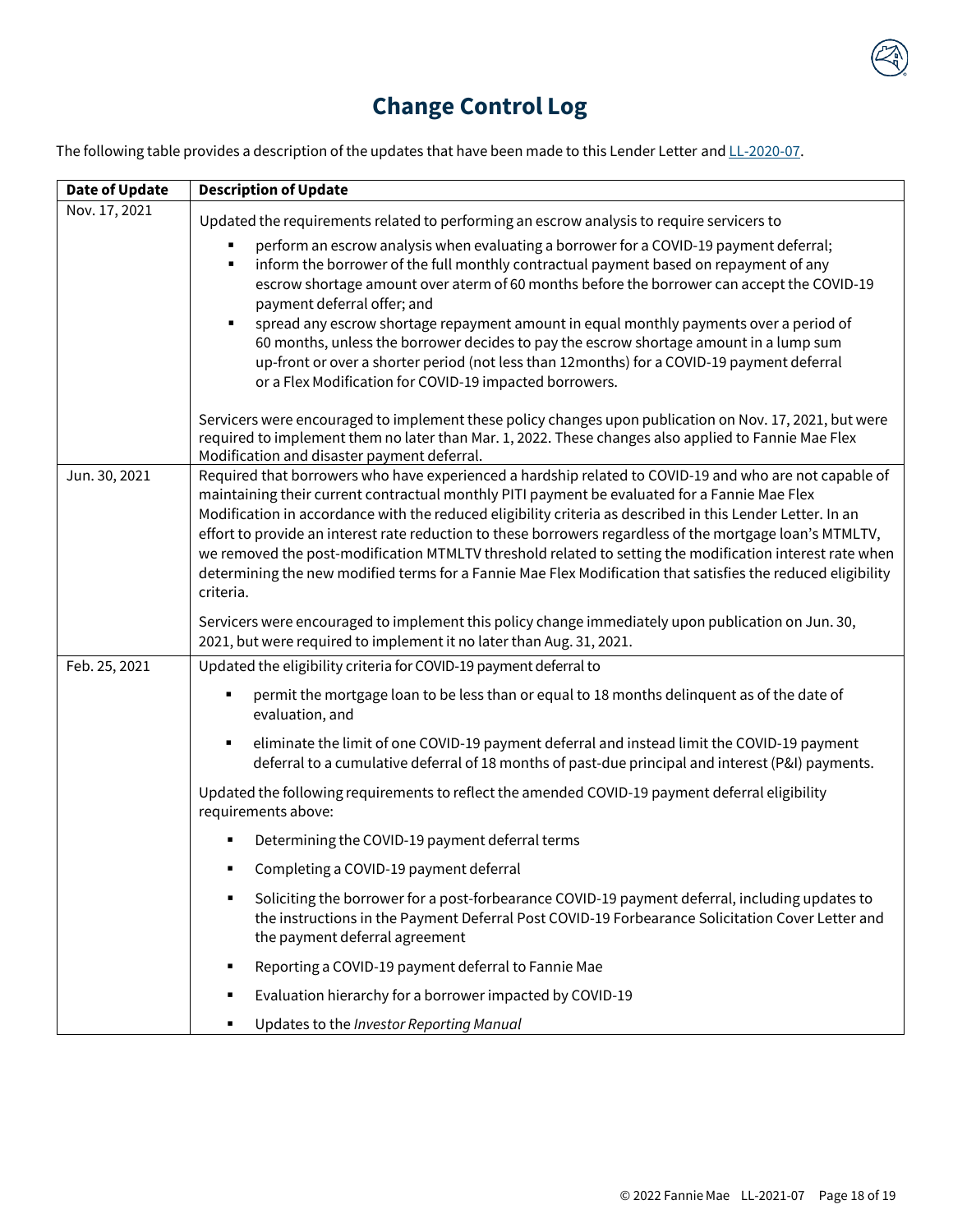| Feb. 10, 2021 | Updated the eligibility criteria for COVID-19 payment deferral to                                                                                                                                                                    |
|---------------|--------------------------------------------------------------------------------------------------------------------------------------------------------------------------------------------------------------------------------------|
|               | permit the mortgage loan to be less than or equal to 15 months delinguent as of the date of<br>evaluation, and                                                                                                                       |
|               | eliminate the limit of one COVID-19 payment deferral and instead limit the COVID-19 payment<br>deferral to a cumulative deferral of 15 months of past-due P&I payments.                                                              |
|               | Updated the following requirements to reflect the amended COVID-19 payment deferral eligibility<br>requirements above:                                                                                                               |
|               | Determining the COVID-19 payment deferral terms                                                                                                                                                                                      |
|               | Completing a COVID-19 payment deferral                                                                                                                                                                                               |
|               | Soliciting the borrower for a post-forbearance COVID-19 payment deferral, including updates to<br>the instructions in the Payment Deferral Post COVID-19 Forbearance Solicitation Cover Letter and<br>the payment deferral agreement |
|               | Reporting a COVID-19 payment deferral to Fannie Mae                                                                                                                                                                                  |
|               | Evaluation hierarchy for a borrower impacted by COVID-19                                                                                                                                                                             |
|               | Updates to the Investor Reporting Manual                                                                                                                                                                                             |